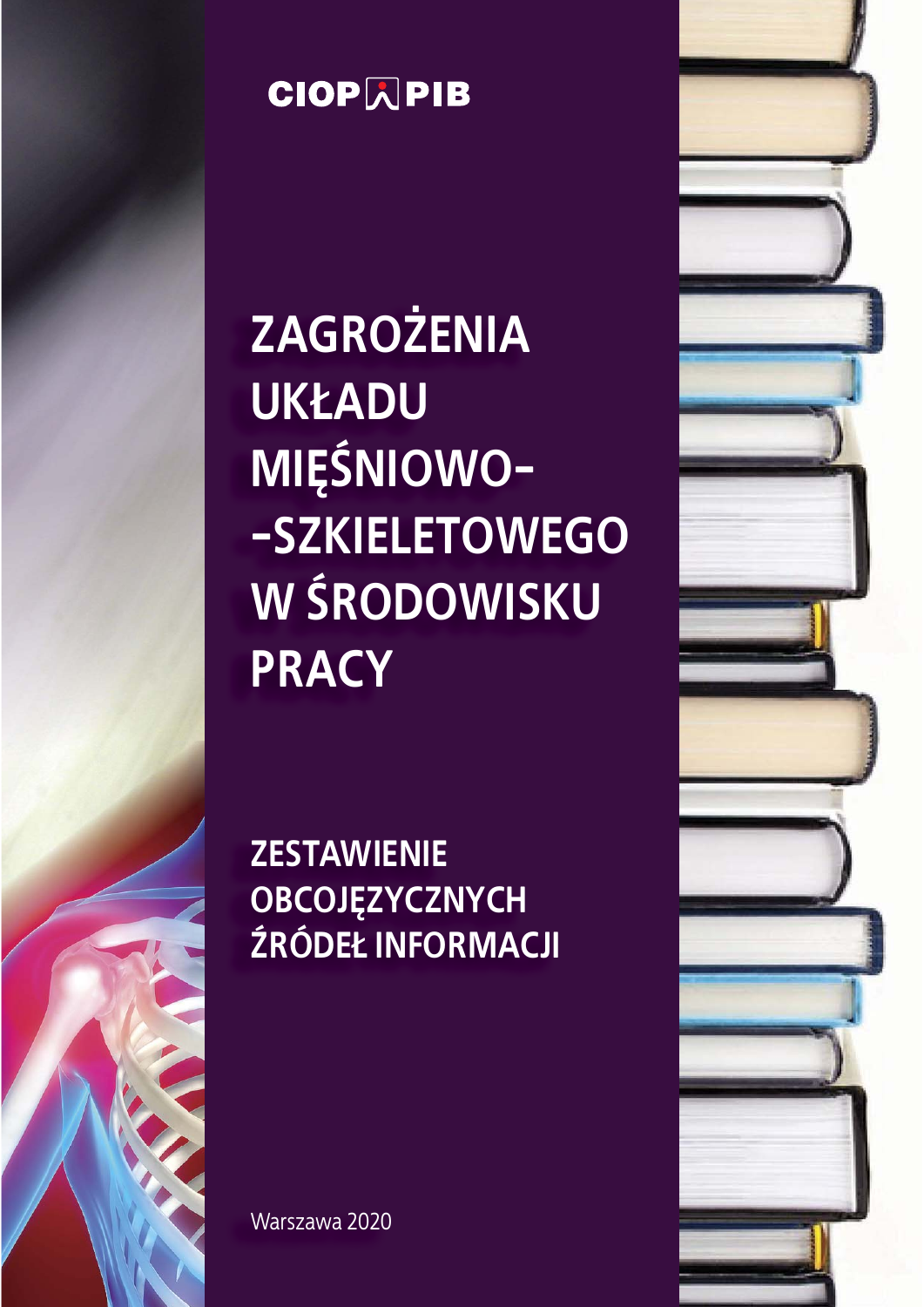#### **Zagro¿enia uk³adu miêśniowo-szkieletowego w środowisku pracy**

#### **Zestawienie obcojêzycznych źróde³ informacji**

Zestawienie obejmuje wybrane rezultaty wyszukiwań tematycznych z lat 2020-2018, dotyczących zagrożeń mięśniowo-szkieletowych w środowisku pracy, prowadzonych w międzynarodowych bazach elektronicznych, w których są udostępniane zasoby informacyjne w ramach tzw. licencji krajowych (Wirtualna Biblioteka Nauki – WBN), oraz w bazach subskrybowanych przez Instytut (ProQuest, IEEE/IET, OSH UPDATE + FIREINF), a także w innych źródłach dostępnych w Internecie.

Zaprezentowane w zestawieniu zasoby można znaleźć w CIOP-PIB (m.in. w Czytelni Instytutu, dostęp ze strony internetowej Biblioteki: www.ciop.pl/biblioteka), a także w wielu jednostkach naukowych, badawczo-rozwojowych, korzystających z dostępu do światowych zasobów wiedzy. W trakcie wyszukiwań korzystano m.in. z multiwyszukiwarki zasobów naukowych, za pomocą której można znaleźć większość zasobów dostępnych w Centralnym Instytucie Ochrony Pracy – Państwowym Instytucie Badawczym.

Wyrażenia wyszukiwawcze wiązały się z zagrożeniami układu mięśniowo-szkieletowego, występującymi w środowisku pracy. Były to m.in.: *work-related musculoskeletal disorders,* WRMSDs, MSDs, musculoskeletal pain AND work i back injuries. Wyniki wyszukiwań zawężano do wiarygodnych, czyli recenzowanych zasobów informacyjnych, obejmujących przede wszystkim artykuły z obcojęzycznych czasopism naukowych.

Do zestawienia dołączono także wybrane pozycje z lat -2017, zawierające informacje dotyczące zagrożeń układu mięśniowo-szkieletowego w miejscu pracy.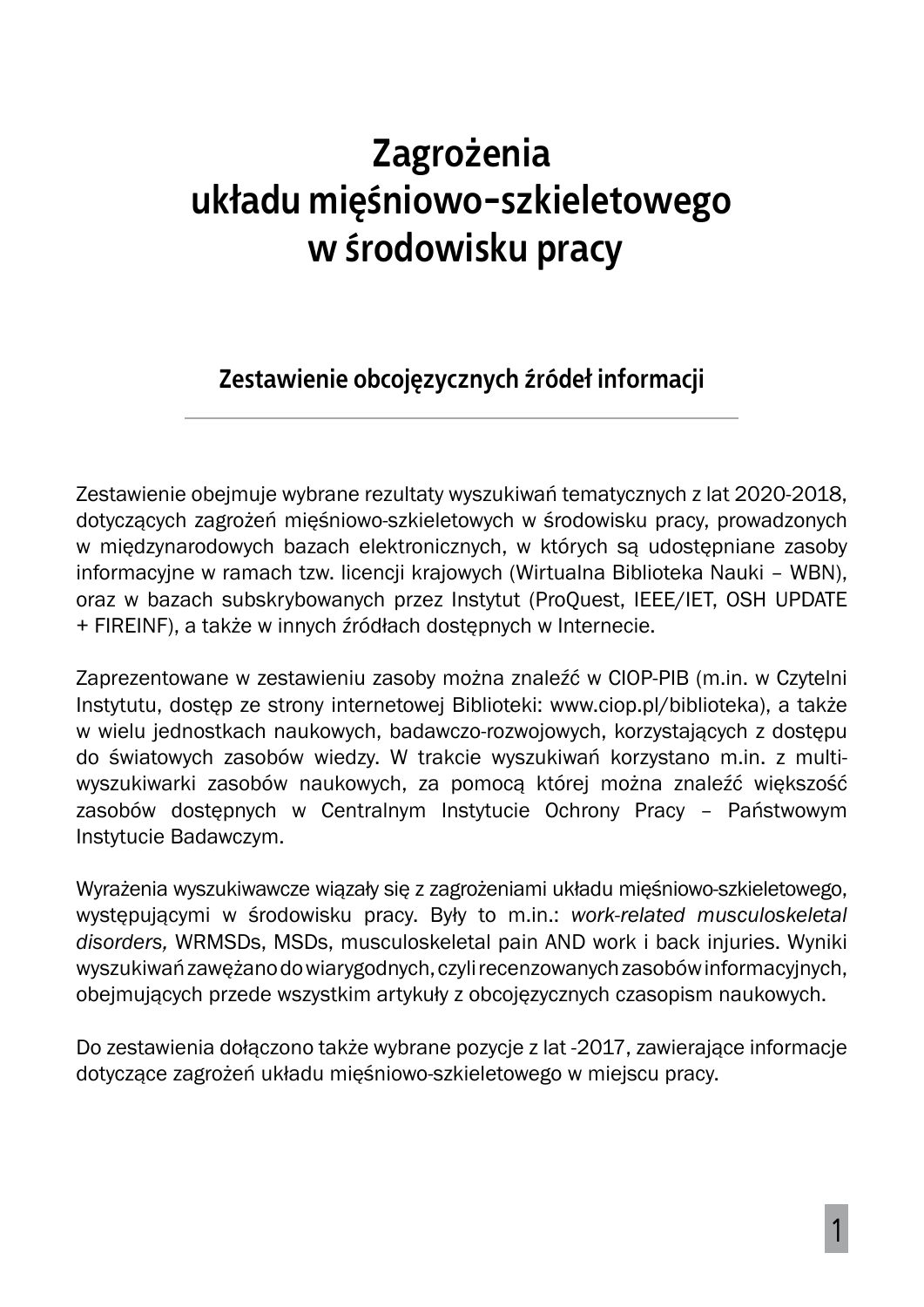# **2020**

- 1. AlNekhilan A., AlTamimi A., AlAqeel B., AlHawery A., AlFadhel S., Masuadi E.: Work-related musculoskeletal disorders among clinical laboratory workers. *Avicenna Journal of Medicine* 2020, vol. 10(1), s. 29-34.
- 2. Amin N.A., Noah R.M., Quek K.F., Oxley J.A., Rusli B.N.: Perceived physical demands in relation to work-related musculoskeletal disorders among nurses. *Materials Today: Proceedings* 2020. [https://doi.org/10.1016/j. matpr.2020.01.196]. Dostęp: 20.08.2020.
- 3. Andersen L.L.: Musculoskeletal disorders in the healthcare sector: discussion paper. European Agency for Safety and Health at Work (EU-OSHA) 2020. [https://healthy-workplaces.eu/en/tools-and-publications/publications/ musculoskeletal-disorders-healthcare-sector]. Dostęp: 28.07.2020.
- 4. Arman S.E.: Are ergonomic interventions effective for prevention of upper extremity work-related musculoskeletal disorders among office workers? A Cochrane review summary with commentary. *Musculoskeletal Science and Practice* 2020, vol. 45: 102062.
- 5. Assam E., Harris A.: Back to work: managing and supporting servere low back pain. *Occupational Health and Wellbeing* 2020, vol. 72(1), s. 24-28.
- 6. Bao S., Howard N., Lin J.H.: Are work-related musculoskeletal disorders claims related to risk factors in workplaces of the manufacturing industry? *Annals of Work Exposures and Health* 2020, vol. 64(2), s. 152-164.
- 7. Crawford J.O., Davis A.: Work-related musculoskeletal disorders: why are they still so prevalent? Evidence from a literature review. European Agency for Safety and Health at Work (EU-OSHA) 2020. [https://healthy-workplaces. eu/en/tools-and-publications/publications/work-related-musculoskeletaldisorders-why-are-they-still-so]. Dostęp: 28.07.2020.
- 8. Crawford J.O., Graveling R., Davis A., Giagloglou E., Fernandes M., Markowska A., Jones M., Fries-Tersch E.: Work-related musculoskeletal disorders: from research to practice. What can be learnt? European Agency for Safety and Health at Work (EU-OSHA) 2020. [https://healthy-workplaces.eu/en/tools-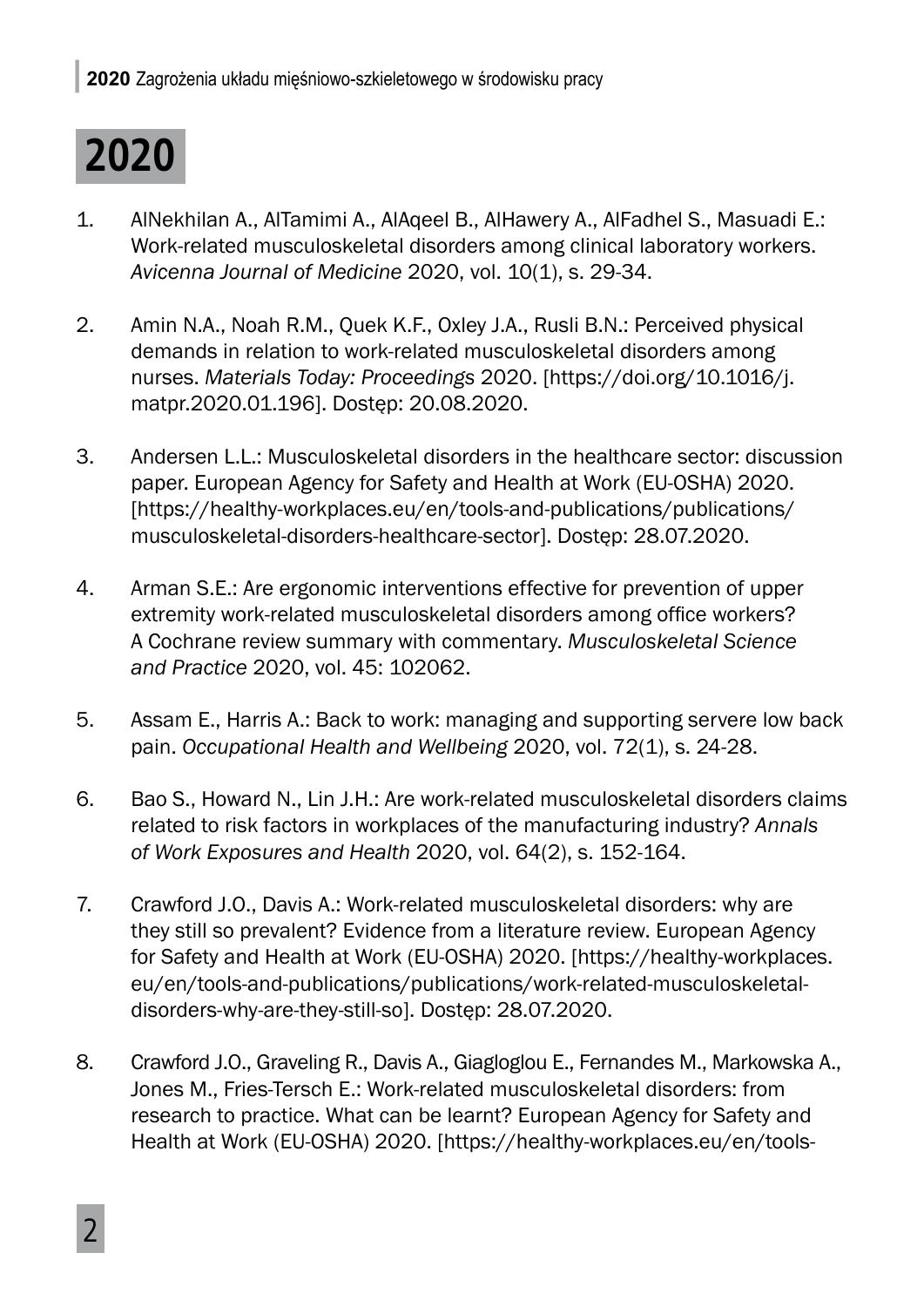and-publications/publications/work-related-musculoskeletal-disordersresearch-practice-what]. Dostęp: 28.07.2020.

- 9. Das D., Kumar A., Sharma M.: A systematic review of work-related musculoskeletal disorders among handicraft workers. *International Journal of Occupational Safety and Ergonomics* (*JOSE*) 2020, vol. 26(1), s. 55-70.
- 10. Davis A., Crawford J.O., Giagloglou E., Whitmore M.: Analysis of case studies on working with chronic musculoskeletal disorders. European Agency for Safety and Health at Work (EU-OSHA) 2020. [https://healthy-workplaces. eu/en/tools-and-publications/publications/analysis-case-studies-workingchronic-musculoskeletal-disorders]. Dostęp: 28.07.2020.
- 11. Deng M., Wu F., Luan F.: Musculoskeletal disorders, psychological distress, and work error of supermarket cashiers. *Human Factors and Ergonomics in Manufacturing and Service Industries* 2020, vol. 30(1), s. 22-28.
- 12. Dias N.F., Tirloni A.S., dos Reis D.C., Moro A.R.P.: Risk of slaughterhouse workers developing work-related musculoskeletal disorders in different organizational working conditions. *International Journal of Industrial Ergonomics* 2020, vol. 76: 102929.
- 13. Ghani N., Tariq F., Javed H., Nisar N., Tahir A:. Low-temperature health hazards among workers of cold storage facilities in Lahore, Pakistan. *Medycyna Pracy* 2020, vol. 71(1), s. 1-7.
- 14. Gismervik S., Aasdahl L., Vasseljen O., Fors E., Rise M., Johnsen R., Hara K., Jacobsen H.B., Pape K., Fleten N., Jensen C., Fimland M.: Inpatient multimodal occupational rehabilitation reduces sickness absence among individuals with musculoskeletal and common mental health disorders: a randomized clinical trial. *Scandinavian Journal of Work, Environment and Health* 2020: 3882.
- 15. Grant K.M.K., Vo T., Tiong L.U.: The painful truth: work-related musculoskeletal disorders in Australian surgeons. *Occupational Medicine*  (Oxford, England) 2020, vol. 70(1), s. 60-63.
- 16. Graveling R., Giagloglou E.: Prevention policy and practice. Approaches to tackling work-related musculoskeletal disorders. European Agency for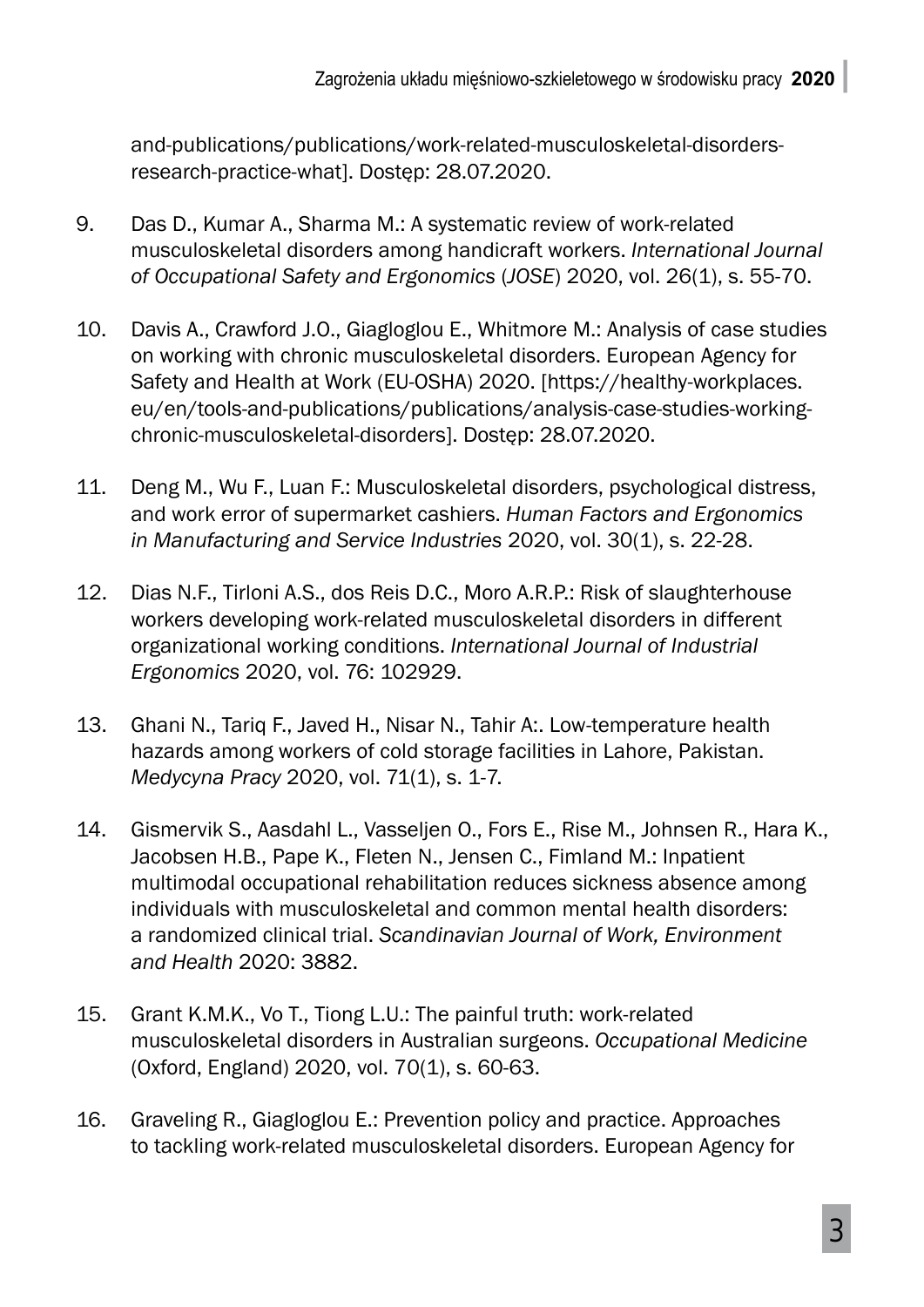Safety and Health at Work (EU-OSHA) 2020. [https://healthy-workplaces. eu/en/tools-and-publications/publications/prevention-policy-and-practiceapproaches-tackling-work-related]. Dostęp: 28.07.2020.

- 17. Gremark Simonsen J., Axmon A., Nordander C., Arvidsson I.: Neck and upper extremity pain in sonographers – a longitudinal study. *BMC Musculoskeletal Disorders* 2020, vol. 21, 156. [https://bmcmusculoskeletdisord. biomedcentral.com/articles/10.1186/s12891-020-3096-9]. Dostęp: 20.08.2020.
- 18. Howard J., Murashov V.V., Lowe B.D., Lu M.L.: Industrial exoskeletons: need for intervention effectiveness research. *American Journal of Industrial Medicine* 2020, vol. 63(3), s. 201-208.
- 19. Ijaz M., Ahmad S.R., Akram M., Khan W.U., Yasin N.A., Nadeem F.A.: Quantitative and qualitative assessment of musculoskeletal disorders and socioeconomic issues of workers of brick industry in Pakistan. *International Journal of Industrial Ergonomics* 2020, vol. 76: 102933.
- 20. Liu H.C., Cheng Y., Ho J.J.: Associations of ergonomic and psychosocial work hazards with musculoskeletal disorders of specific body parts: a study of general employees in Taiwan. *International Journal of Industrial Ergonomics*  2020, vol. 76: 102935.
- 21. Mahnaz A., Shabnam J., Mahdi S., Zohreh Y.: Prevalence of musculoskeletal disorders in firefighters and its association with insomnia. *Policy and Practice in Health and Safety* 2020, vol. 18(1), s. 34-40.
- 22. Mehdizadeh A., Vinel A., Qiong H., Schall M.C. Jr., Gallagher S., Sesek R.F.: Job rotation and work-related musculoskeletal disorders: a fatigue-failure perspective. *Ergonomics* 2020, vol. 63(4), s. 461-476.
- 23. Punnett L.: On the relationship of musculoskeletal disorder compensation claims to ergonomic factors in manufacturing. *Annals of Work Exposures and Health* 2020, vol. 64(2), s. 111-113.
- 24. Saeterbakken A., Makrygiannis P., Stien N., Solstad T., Shaw M., Andersen V., Pedersen H.: Dose-response of resistance training for neck-and shoulder pain relief: a workplace intervention study. *BMC Sports Science, Medicine and*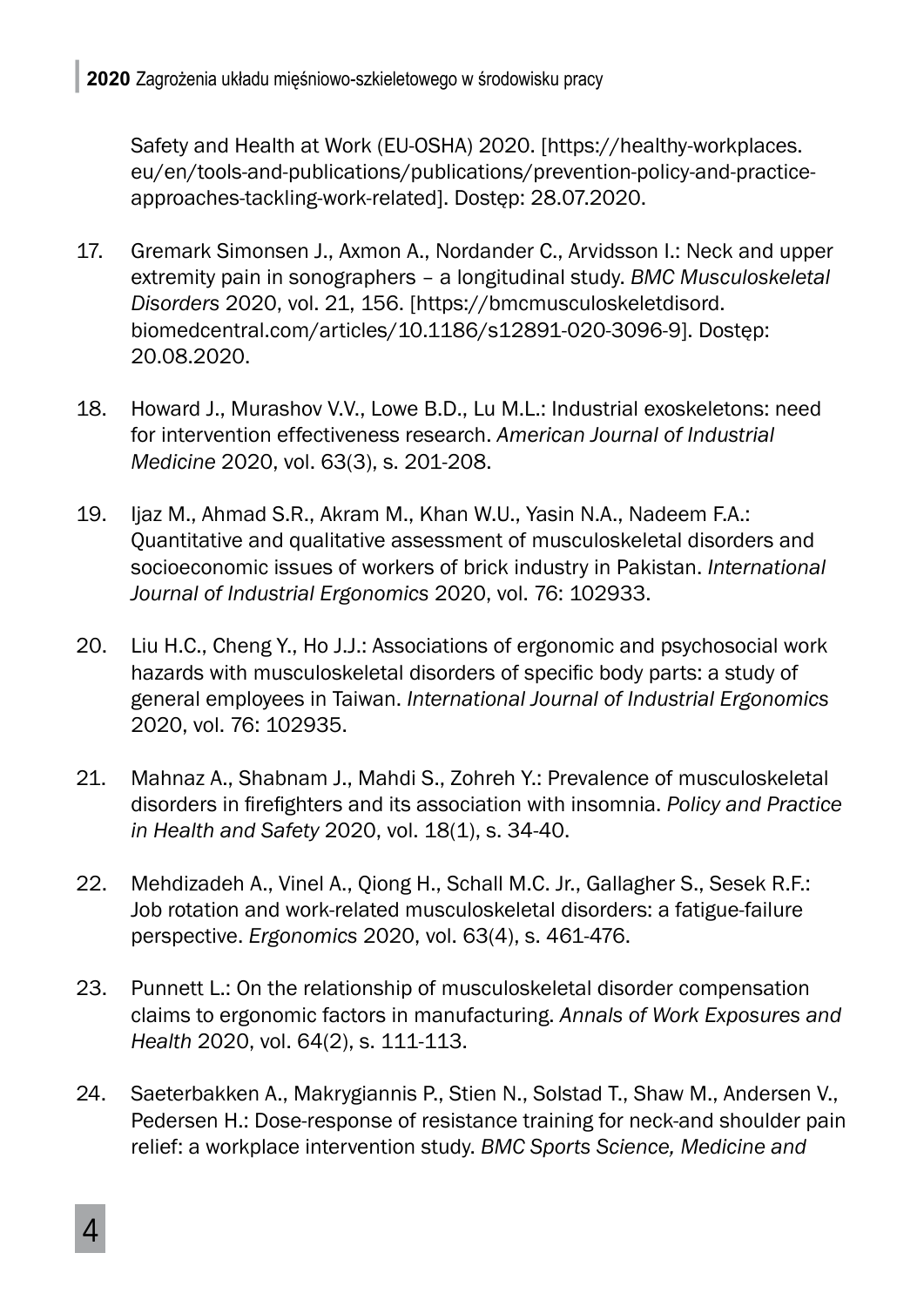*Rehabilitation* 2020, vol. 12(8). [https://www.ncbi.nlm.nih.gov/pmc/articles/ PMC7110779/]. Dostęp: 20.08.2020.

- 25. Sundstrup E., Seeberg K.G.V., Bengtsen E., Andersen L.L.: A systematic review of workplace interventions to rehabilitate musculoskeletal disorders among employees with physical demanding work. *Journal of Occupational Rehabilitation* 2020. [https://pubmed.ncbi.nlm.nih.gov/32219688/]. Dostęp: 20.08.2020.
- 26. Willich S., Schmidt A., Berghöfer A.: Musculoskeletal disorders and complaints in professional musicians: a systematic review of prevalence, risk factors, and clinical treatment effects. *International Archives of Occupational and Environmental Health* 2020, vol. 93(2), s. 149-187.
- 27. Yamada K., Adams H., Ellis T., Clark R., Sully C., Sullivan M.: Reductions in fatigue predict occupational re-engagement in individuals with work-related musculoskeletal disorders. *Journal of Occupational Rehabilitation* 2020, vol. 30(1), s. 135-145.
- 28. Yung M., Dale A.M., Buckner P.S., Roquelaure Y., Descatha A., Evanoff B.A.: Musculoskeletal symptoms associated with workplace physical exposures estimated by a job exposure matrix and by self-report. *American Journal of Industrial Medicine* 2020, vol. 63(1), s. 51-59.

## **2019**

- 29. Aasdahl L., Gismervik S., Marchand G., Vasseljen O., Johnsen R., Fimland M.: Changes in fear-avoidance beliefs and work participation after occupational rehabilitation for musculoskeletal- and common mental disorders: secondary outcomes of two randomized clinical trials. *Journal of Rehabilitation Medicine*  2019, vol. 51(3), s. 175-182.
- 30. Akodu A.K., Ashalejo Z.O.: Work-related musculoskeletal disorders and work ability among hospital nurses. *Journal of Taibah University Medical Sciences* 2019, vol. 14(3), s. 252-261.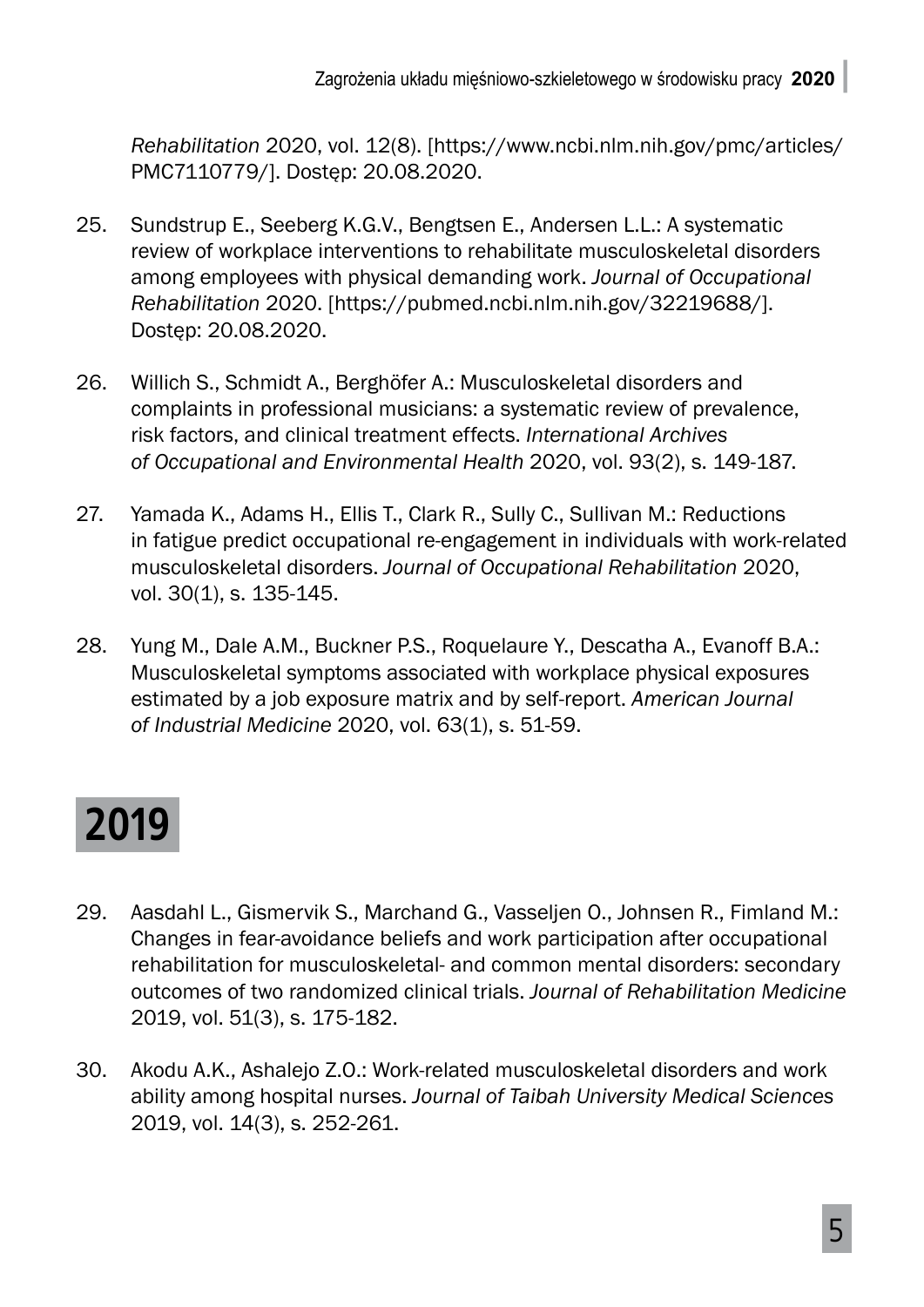- 31. Alnaser M.Z., Aljadi S.H.: Physical therapists with work-related musculoskeletal disorders in the State of Kuwait: a comparison across countries and health care professions. *Work* 2019, vol. 63(2), s. 261-268.
- 32. Anooshe V.S., Halvani G.H., Fallah H., Hosseini A.H., Nodoushan R.J., Zadeh H.F.: Musculoskeletal disorders are considered as the most common work-related injuries, especially in the crafts. *Tibbi-i-kar* 2019, vol. 10(4), s. 1-10.
- 33. Athirah Diyana M.Y., Karmegam K., Shamsul B.M.T., Irniza R., Vivien H., Sivasankar S., Putri Anis Syahira M.J., Kulanthayan K.C.M.: Risk factors analysis: work-related musculoskeletal disorders among male traffic policemen using high-powered motorcycles. *International Journal of Industrial Ergonomics* 2019, vol. 74: 102863.
- 34. Balogh I., Arvidsson I., Björk J., Hansson G.Å., Ohlsson K., Skerfving S., Nordander C.: Work-related neck and upper limb disorders – quantitative exposure–response relationships adjusted for personal characteristics and psychosocial conditions. *BMC Musculoskeletal Disorders* 2019, vol. 20, 139. [https://doi.org/10.1186/s12891-019-2491-6]. Dostęp: 21.08.2020.
- 35. Benaim C., Blaser S., Léger B., Vuistiner P., Luthi F.: "Minimal clinically important difference" estimates of 6 commonly-used performance tests in patients with chronic musculoskeletal pain completing a work-related multidisciplinary rehabilitation program. *BMC Musculoskeletal Disorders*  2019, vol. 20, 16. [https://doi.org/10.1186/s12891-018-2382-2]. Dostęp: 21.08.2020.
- 36. Berhanu F., Gebrehiwot M., Gizaw Z.: Workplace injury and associated factors among construction workers in Gondar town, Northwest Ethiopia. *BMC Musculoskeletal Disorders* 2019, vol. 20, 523. [https://doi.org/10.1186/ s12891-019-2917-1]. Dostęp: 21.08.2020.
- 37. Bláfoss R., Aagaard P., Andersen L.: Physical and psychosocial work environmental risk factors of low-back pain: protocol for a 1 year prospective cohort study. *BMC Musculoskeletal Disorders* 2019, vol. 20, 626. [https:// bmcmusculoskeletdisord.biomedcentral.com/articles/10.1186/s12891-019- 2996-z#citeas]. Dostęp: 21.08.2020.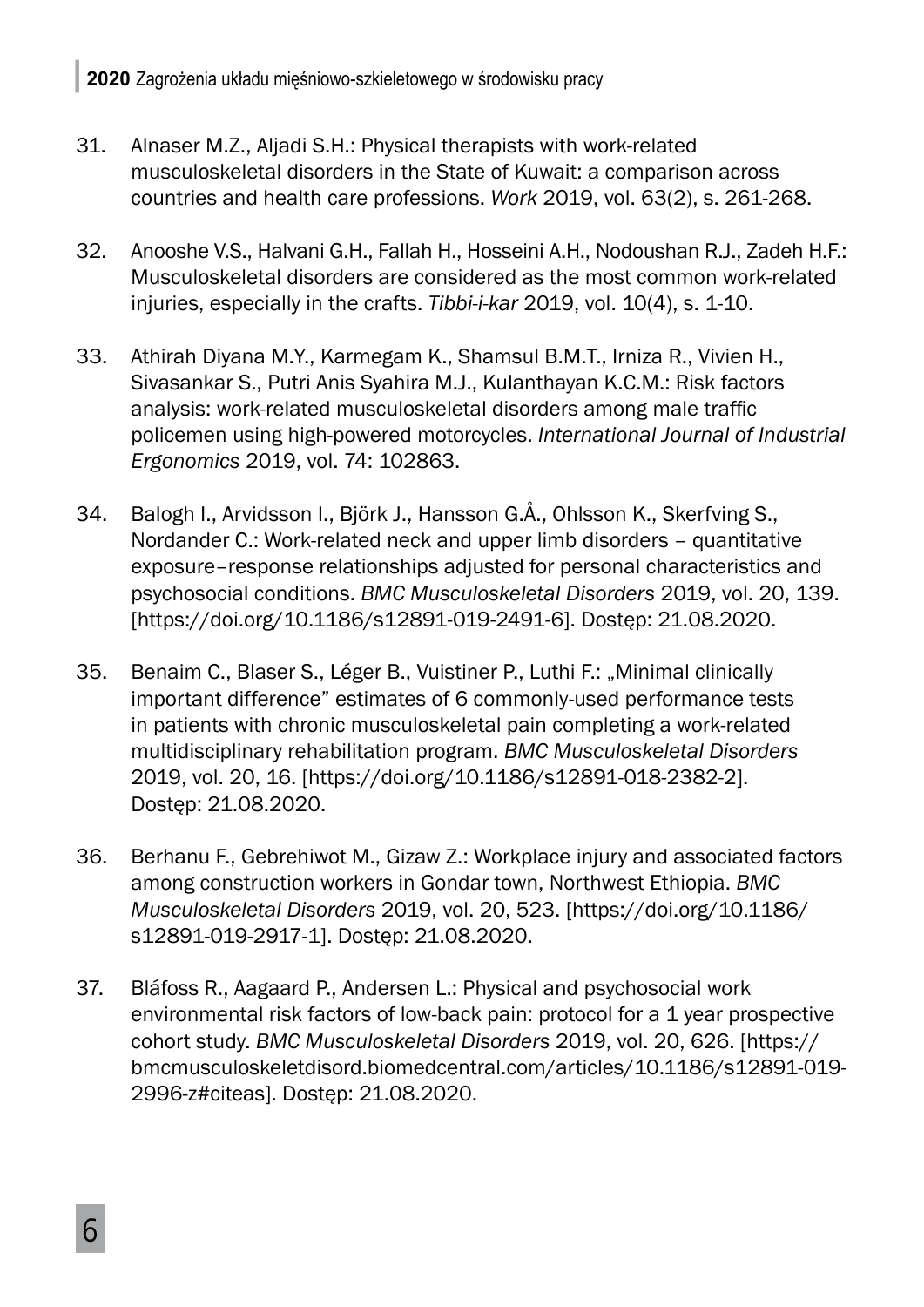- 38. Boakye H., Numarce B., Ameh J., Bello A.: Work-related musculoskeletal disorders among nurses and midwives at a municipal health facility in Ghana. *Ghana Medical Journal* 2019, vol. 52(4). [https://www.ajol.info/index.php/ gmj/article/view/181331]. Dostęp: 21.08.2020.
- 39. Bolarinde S., Oyewole I., Abobarin A.: Work-related musculoskeletal disorders among nurses in various specialty areas in a Nigerian tertiary health institution. *Journal of Emergency Practice and Trauma* 2019, vol. 5(2), s. 41-46.
- 40. Breloff S., Dutta A., Dai F., Sinsel E., Warren C., Ning X., Wu J.: Assessing work- -related risk factors for musculoskeletal knee disorders in construction roofing tasks. *Applied Ergonomics* 2019, vol. 81: 102901.
- 41. Bulduk E.Ö.: Work-related stress levels and musculoskeletal disorders among municipal solid waste collectors in Ankara. *Work* (*Reading, Mass.*) 2019, vol. 63(3), s. 427-433.
- 42. Carrillo-Castrillo J.A., Pérez-Mira V., Pardo-Ferreira M. del C., Rubio-Romero J.C.: Analysis of required investigations of work-related musculoskeletal disorders in Spain. *International Journal of Environmental Research and Public Health* 2019, vol. 16(10): 1682.
- 43. Chowhan J., Denton M., Brookman C., Davies S., Sayin F., Zeytinoglu I.: Work intensification and health outcomes of health sector workers. *Personnel Review* 2019, vol. 48(2), s. 342-359.
- 44. Das B.: Gender differences in prevalence of musculoskeletal disorders and physiological stress among the brick field workers of West Bengal, India. *Work* (*Reading, Mass.*) 2019, vol. 63(3), s. 389-403.
- 45. Dropkin J., Power P., Rasul R., Moline J., Kim H.: Effect of resiliency and age on musculoskeletal injuries and lost workdays in emergency medical service personnel. *International Journal of Industrial Ergonomics* 2019, vol. 69, s. 184-193.
- 46. Duffield S.J., Walker-Bone K., Moots R.J., Goodson N.J.: Measuring the impact of musculoskeletal disorders, with and without other morbidities, on stopping work before state pension age: a retrospective nested case-control study. *Rheumatology* 2019, vol. 58(3). [https://academic.oup.com/rheumatology/ article/58/Supplement\_3/kez108.091/5444401]. Dostęp: 25.08.2020.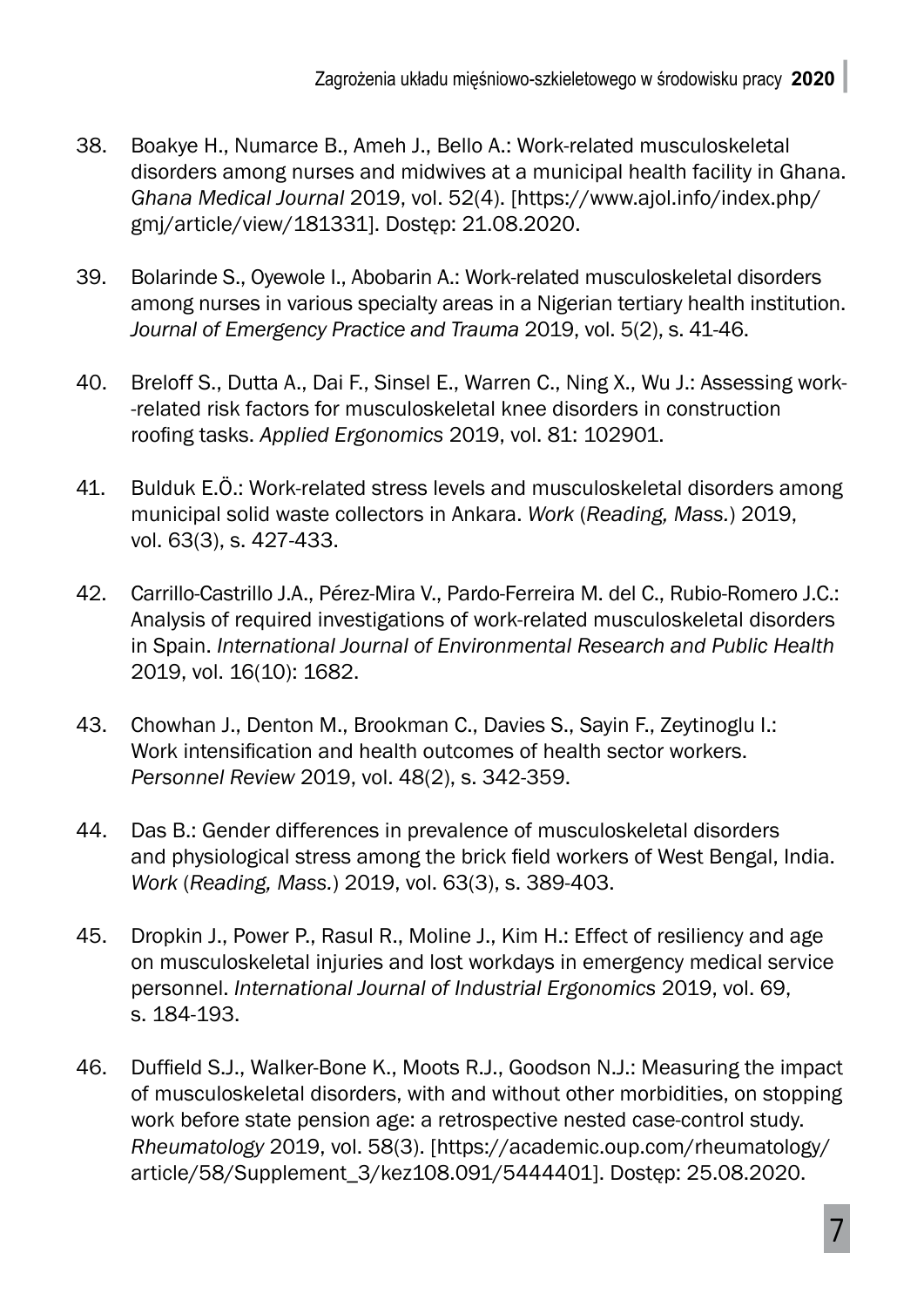**| <sup>2020</sup>**Zagrożenia układu mięśniowo-szkieletowego w środowisku pracy

- 47. Dulina L., Cechova I., Krajcovic M., Gaso M.: Ergonomics and the musculoskeletal disorders in the work of Nurses. *Acta Mechanica Slovaca* 2019, vol. 23(2), s. 48-55.
- 48. Ervasti J., Pietilainen O., Rahkonen O., Lahelma E., Kouvonen A., Lallukka T., Manty M.: Long-term exposure to heavy physical work, disability pension due to musculoskeletal disorders and all-cause mortality: 20-year follow-up- -introducing Helsinki health study job exposure matrix. *International Archives of Occupational And Environmental Health* 2019, vol. 92(3), s. 337-345.
- 49. Evanoff B., Yung M., Buckner P.S., Baca M., Andersen J.H., Roquelaure Y., Descatha A., Dale A.M.: Cross-national comparison of two general population job exposure matrices for physical work exposures. *Occupational and Environmental Medicine* 2019, vol. 76(8), s. 567-572.
- 50. Fadel M., Valter R., Quignette A., Descatha A.: Usefulness of a job-exposure matrix 'MADE' as a decision tool for compensation of work-related musculoskeletal disorders. *European Journal of Public Health* 2019, vol. 29(5), s. 868-870.
- 51. Finnes A., Enebrink P., Ghaderi A., Dahl J., Nager A., Öst L.G.: Psychological treatments for return to work in individuals on sickness absence due to common mental disorders or musculoskeletal disorders: a systematic review and meta-analysis of randomized-controlled trials. *International Archives of Occupational And Environmental Health* 2019, vol. 92(3), s. 273-293.
- 52. Fletcher M.: Musculoskeletal disorders: back at it. *Safety Management* 2019, vol. 8, s. 30-31.
- 53. Gobbo S., Bullo V., Bergamo M., Duregon F., Vendramin B., Battista F., Roma E., Bocalini D.S., Rica R.L., Alberton C.L., Cruz-Diaz D., Priolo G., Pancheri V., Maso S., Neunhaeuserer D., Ermolao A., Bergamin M.: Physical exercise is confirmed to reduce low back pain symptoms in office workers: a systematic review of the evidence to improve best practices in the workplace. *Journal of Functional Morphology and Kinesiology* 2019, vol. 4(3). [https://www. researchgate.net/publication/334259971\_Physical\_Exercise\_Is\_Confirmed\_ to Reduce Low Back Pain Symptoms in Office Workers A Systematic Review\_of\_the\_Evidence\_to\_Improve\_Best\_Practices\_in\_the\_Workplace]. Dostęp: 24.08.2020.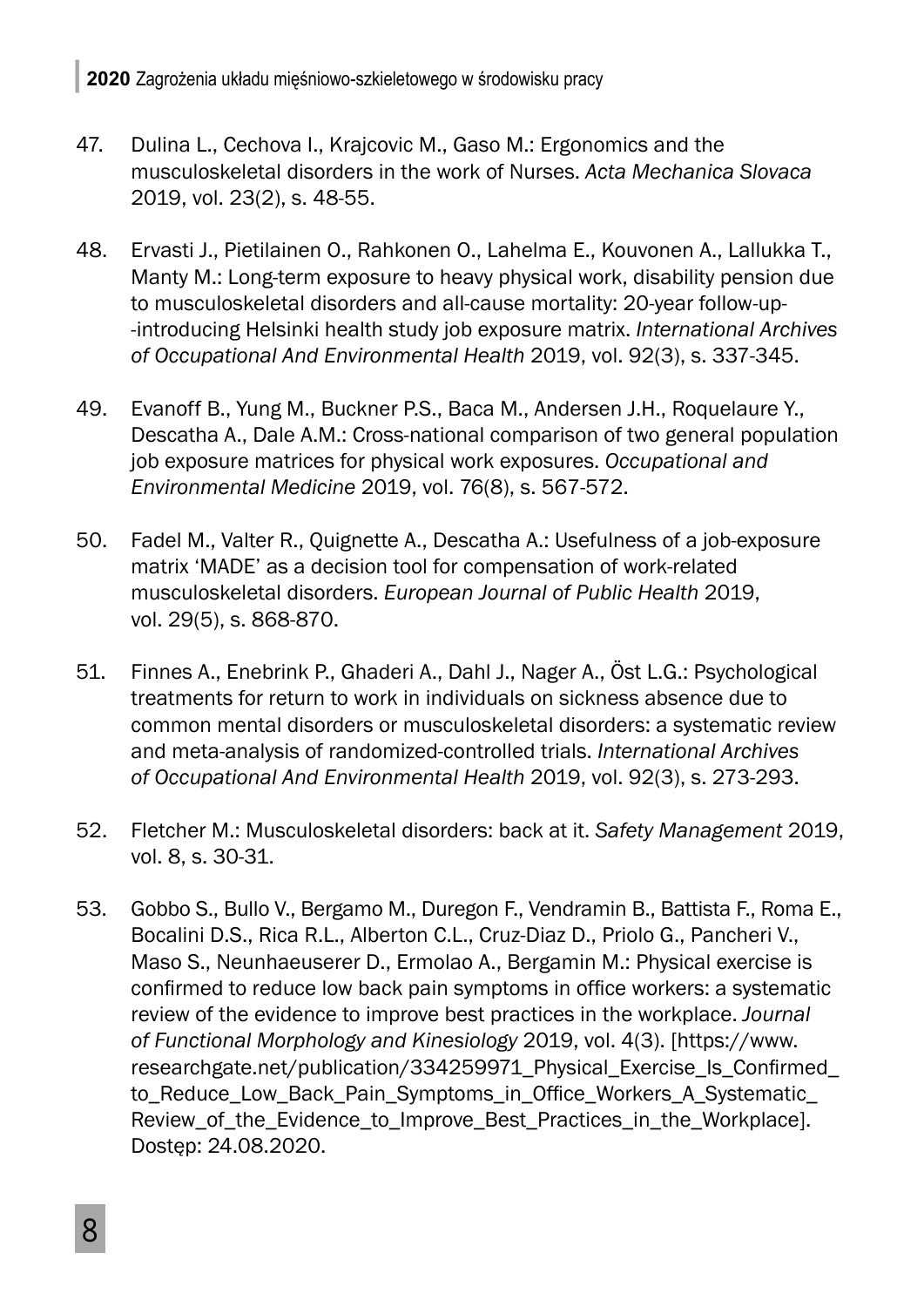- 54. Gonzalez J.: Definition of case management for return-to-work in the approach of workers with musculoskeletal disorders: an update using a scoping review. *Occupational and Environmental Medicine* 2019, vol. 76(suppl. 1): A40-A41.
- 55. Goode N., Newnam S., Salmon P.: Musculoskeletal disorders in the workplace: development of a systems thinking-based prototype classification scheme to better understand the risks. *Safety Science* 2019, vol. 120, s. 146-156.
- 56. Goode N., Newnam S., Van Mulken M.R.H., Dekker S., Salmon P.M.: Investigating work-related musculoskeletal disorders: strengths and weaknesses of current practices in large Australian organisations. *Safety Science* 2019, vol. 112, s. 105-115.
- 57. Grant M., Rees S., Underwood M., Froud R.: Obstacles to returning to work with chronic pain: in-depth interviews with people who are off work due to chronic pain and employers. *BMC Musculoskeletal Disorders* 2019, vol. 20, 486. [https://bmcmusculoskeletdisord.biomedcentral.com/ articles/10.1186/s12891-019-2877-5]. Dostęp: 24.08.2020.
- 58. Halonen J., Mänty M., Pietiläinen O., Kujanpää T., Kanerva N., Lahti J., Lallukka T.: Physical working conditions and subsequent disability retirement due to any cause, mental disorders and musculoskeletal diseases: does the risk vary by common mental disorders? *Social Psychiatry and Psychiatric Epidemiology* 2019. [https://pubmed.ncbi.nlm.nih.gov/31893288/]. Dostęp: 24.08.2020.
- 59. Heidari M., Borujeni M.G., Rezaei P., Kabirian Abyaneh S.: Work-related musculoskeletal disorders and their associated factors in nurses: a cross- -sectional study in Iran. *The Malaysian Journal of Medical Sciences* 2019, vol. 26(2), s. 122-130.
- 60. Helgadóttir B., Narusyte J., Ropponen A., Bergström G., Mather L., Blom V., Svedberg P.: The role of occupational class on the association between sickness absence and disability pension: a Swedish register-based twin study. *Scandinavian Journal of Work, Environment and Health* 2019, vol. 45(6), s. 622-630.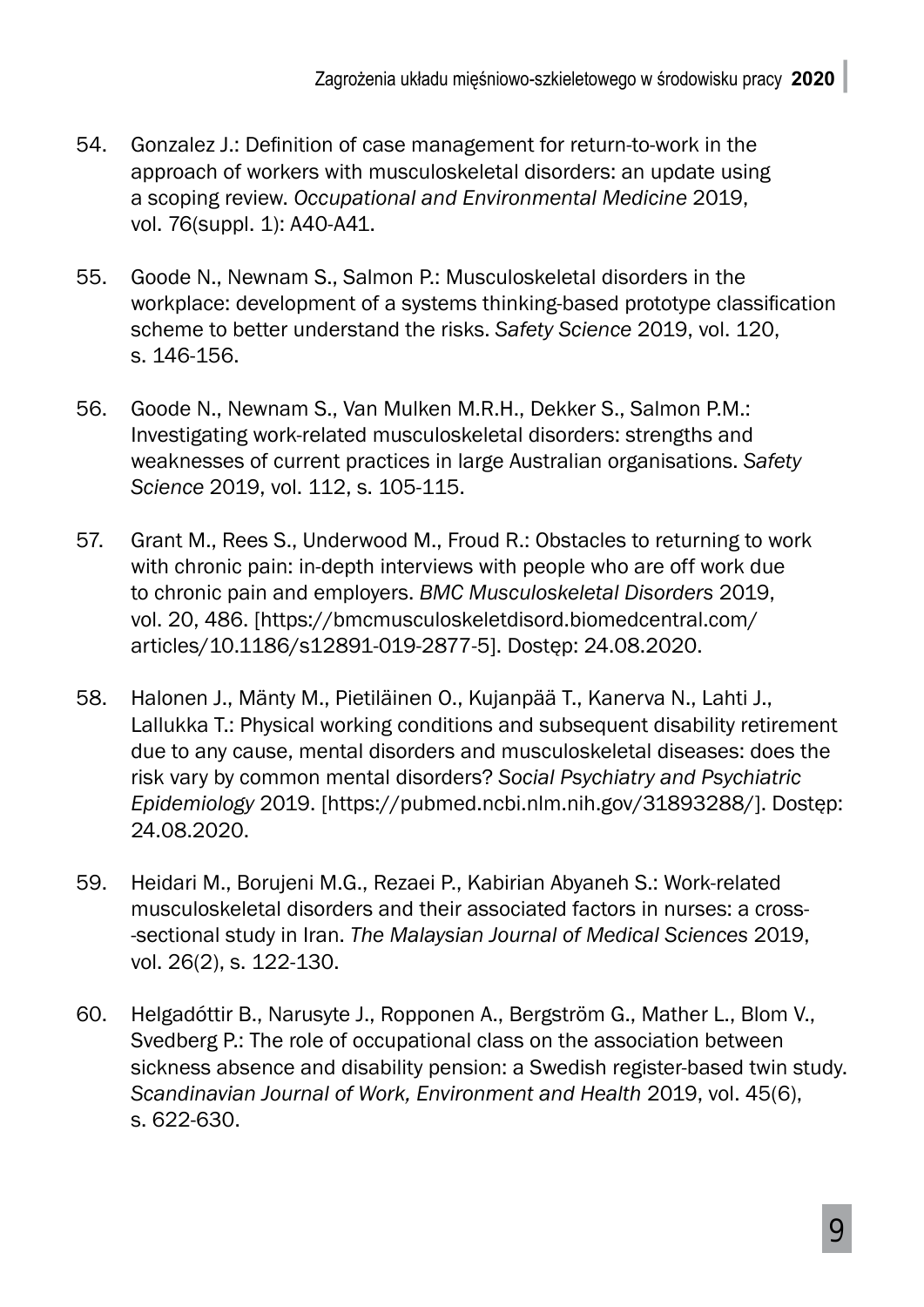- 61. Hongoro C., Chimbari M.J., Mona G.G.: A systematic review on occupational hazards, injuries and diseases among police officers worldwide: policy implications for the South African Police Service. *Journal of Occupational Medicine and Toxicology* 2019, vol. 14, 2. [https://occup-med.biomedcentral. com/articles/10.1186/s12995-018-0221-x]. Dostęp: 24.08.2020.
- 62. Ibrahim M.E., Weber K., Courvoisier D.S., Genevay S.: Recovering the capability to work among patients with chronic low back pain after a four- -week, multidisciplinary biopsychosocial rehabilitation program: 18-month follow-up study. *BMC Musculoskeletal Disorders* 2019, vol. 20(1): 439. [https://pubmed.ncbi.nlm.nih.gov/31597562/]. Dostęp: 24.08.2020.
- 63. Joshi A., Soni H., Hedaoo A., Bande C., Goel M., Mishra A.: Prevalence of musculoskeletal disorders affecting general dental practitioners in Nagpur and proposal of a new composite classification system. *Journal of Indian Association of Public Health Dentistry* 2019, vol. 17(3), s. 241-246.
- 64. Kahyani Z.A., Karimi M., Amiri M., Mosharraf S., Broujeni H.R.: Determination of risk factors for musculoskeletal disorders and corrective priorities to perform the work in dental careers by posture analysis using REBA in Shahrekord. *International Journal of Epidemiologic Research* 2019, vol. 6(3), s. 92-95.
- 65. Kawthalkar A., Sequeira R., Arya S., Baheti A.: Non-radiation occupational hazards and health issues faced by radiologists: a cross-sectional study of Indian radiologists. *Indian Journal of Radiology and Imaging* 2019, vol. 29(1), s. 61-66.
- 66. Kee D., Haslam R.: Prevalence of work-related musculoskeletal disorders in agriculture workers in Korea and preventative interventions. *Work* (*Reading, Mass.*) 2019, vol. 64(4), s. 763-775.
- 67. Khairy W.A., Bekhet A.H., Sayed B., Elmetwally S.E., Esayed A.M., Jahan A.M.: Prevalence, profile, and response to work-related musculoskeletal disorders among Egyptian physiotherapists. *Macedonian Journal of Medical Sciences* 2019, vol. 7(10), s. 1692-1699. [https://pubmed.ncbi.nlm.nih. gov/31210825/]. Dostęp: 24.08.2020.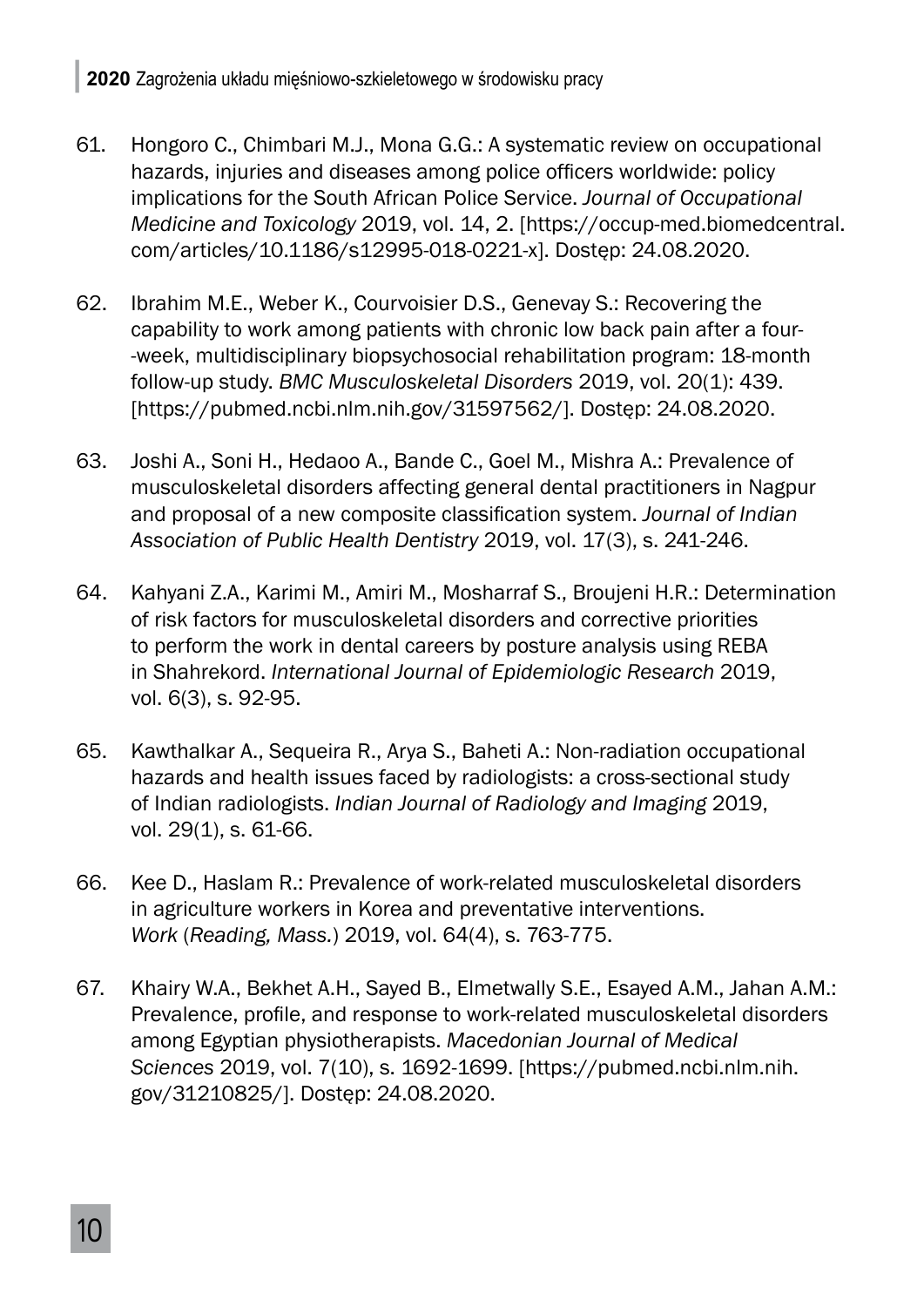- 68. Kodom-Wiredu J.: The relationship between firefighters' work demand and work-related musculoskeletal disorders: the moderating role of task characteristics. *Safety and Health at Work* 2019, vol. 10(1), s. 61-66.
- 69. Kodom-Wiredu J.: Work demand, stress and work-related musculoskeletal disorders among emergency workers. *International Journal of Workplace Health Management* 2019, vol. 12(2), s. 85-98.
- 70. Koklonis K., Anastasiou A., Petropoulou O., Pitoglou S., Iliopoulou D., Koutsouris D.: Utilizing key item method to manage musculoskeletal disorders in a hospital workplace. *2019 41st Annual International Conference of the IEEE Engineering in Medicine and Biology Society (EMBC). IEEE Engineering in Medicine and Biology Society. Conference* 2019, s. 3420-3423.
- 71. Kotejoshyer R., Punnett L., Dybel G., Buchholz B.: Claim costs, musculoskeletal health, and work exposure in physical therapists, occupational therapists, physical therapist assistants, and occupational therapist assistants: a comparison among long-term care jobs. *Physical Therapy* 2019, vol. 99(2), s. 183-193.
- 72. Lagerstrom E., Magzamen S., Brazile W., Rosecrance J.: Active surveillance of musculoskeletal disorder symptoms in the development of safety interventions for professional Loggers. *Safety* 2019, vol. 5(2), 23. [https://www.mdpi.com/2313-576X/5/2/23]. Dostęp: 24.08.2020.
- 73. Lallukka T., Kronholm E., Pekkala J., Jäppinen S., Blomgren J., Pietiläinen O., Lhelma E., Rahkonen O.: Work participation trajectories among 1,098, 748 Finns: reasons for premature labour market exit and the incidence of sickness absence due to mental disorders and musculoskeletal diseases. *BMC Public Health* 2019, vol. 19(1), s. 1-13.
- 74. Leiss H., Hucke M., Bécède M., Machold-Fabrizii V., Smolen J.S., Machold K.P.: Effects of a brief workplace-centered consultation for employees with musculoskeletal pain on health outcomes: a prospective cohort study. *Scientific Reports* 2019, vol. 9(1), s. 1-10.
- 75. Leite W., Araújo A., Norte da Silva J., Gontijo L., Vieira E., Lopes de Souza E., Colaço G.A., Bueno da Silva L.: Risk factors for work-related musculoskeletal disorders among workers in the footwear industry: a cross-sectional study.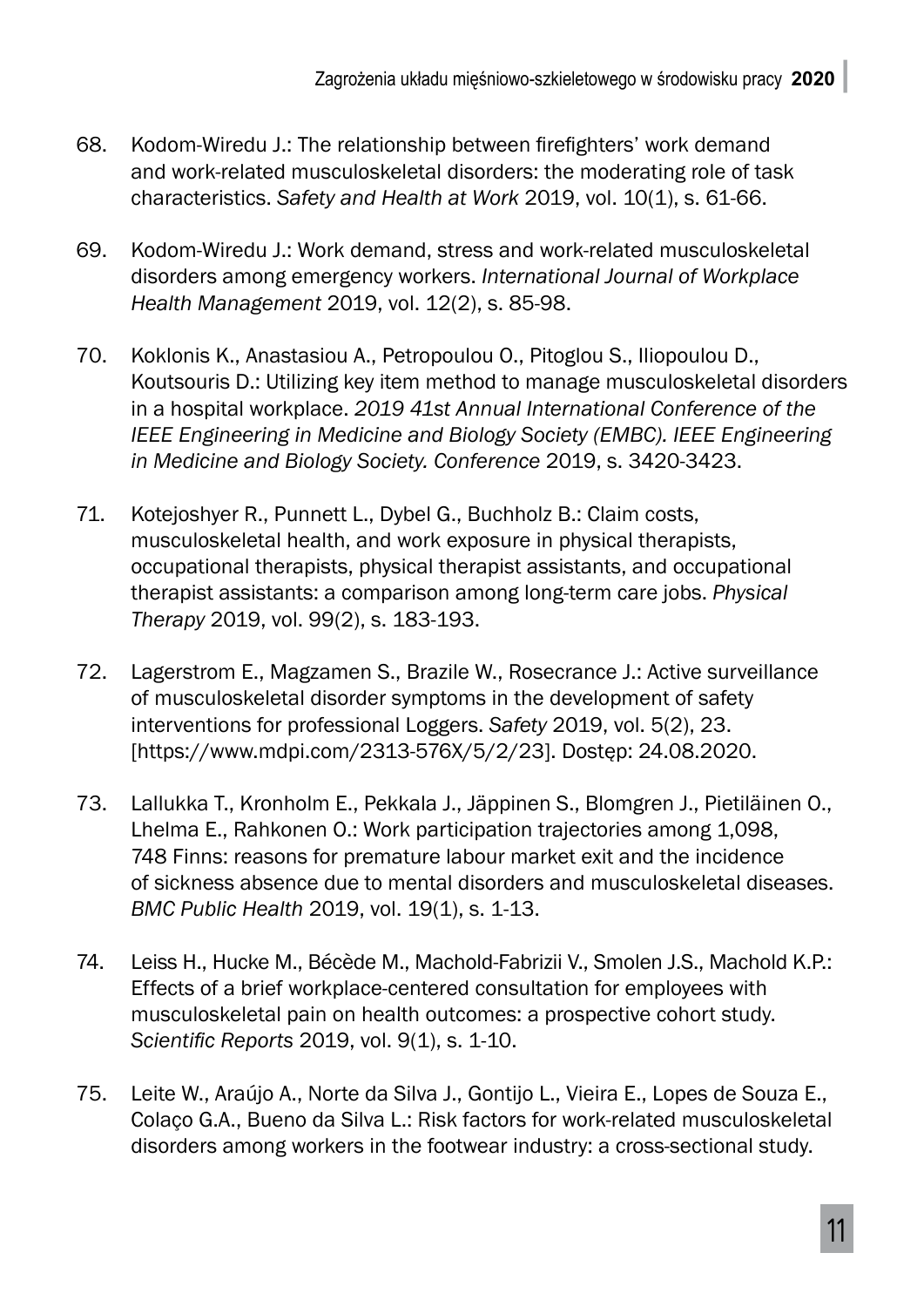*International Journal of Occupational Safety and Ergonomics* (*JOSE*) 2019. [https://www.tandfonline.com/doi/full/10.1080/10803548.2019.1579966]. Dostęp: 24.08.2020.

- 76. Liversedge B.: Dying for a seat? *Safety Management 2*019, vol. 8, s. 16-19.
- 77. Mahnaz M., Fallah R., Laal F., Noorizade N., Rahimi E.: Assessment of mental workload, work ability and musculoskeletal disorders of firefighters. *Journal of Community Health Research* 2019, vol. 8(3), s. 139-147.
- 78. Maimaiti N., Wang J., Jin X., Wang S., Qin D., He L., Wang F., Zhang Z., Forsman M., Yang L., Yang Q., Wang H.: Cervical musculoskeletal disorders and their relationships with personal and work-related factors among electronic assembly workers. *Journal of Safety Research* 2019, vol. 71, s. 79-85.
- 79. Mandi S., Majmdar P., Sahu S.: Work-related musculoskeletal disorders of tribal female Sal leaf platemakers: an unperceived issue. *BLDE University Journal of Health Sciences* 2019, vol. 4(2), s. 78-84.
- 80. Mather L., Ropponen A., Mittendorfer-Rutz E., Narusyte J., Svedberg P.: Health, work and demographic factors associated with a lower risk of work disability and unemployment in employees with lower back, neck and shoulder pain. *BMC Musculoskeletal Disorders* 2019, vol. 20, 622. [https://bmcmusculoskeletdisord.biomedcentral.com/articles/10.1186/ s12891-019-2999-9#citeas]. Dostęp: 24.08.2020.
- 81. Meisha D.E., Alsharqawi N.S., Samarah A.A., Al-Ghamdi M.Y.: Prevalence of work-related musculoskeletal disorders and ergonomic practice among dentists in Jeddah, Saudi Arabia. *Clinical, Cosmetic and Investigational Dentistry* 2019, vol. 11, s. 171-179.
- 82. Mekonnen T.H.: The magnitude and factors associated with work-related back and lower extremity musculoskeletal disorders among barbers in Gondar town, northwest Ethiopia, 2017: a cross-sectional study. *PLoS One* 2019, vol. 14(7): e0220035.
- 83. Moda H., King D.: Assessment of occupational safety and hygiene perception among Afro-Caribbean hair salon operators in Manchester, United Kingdom.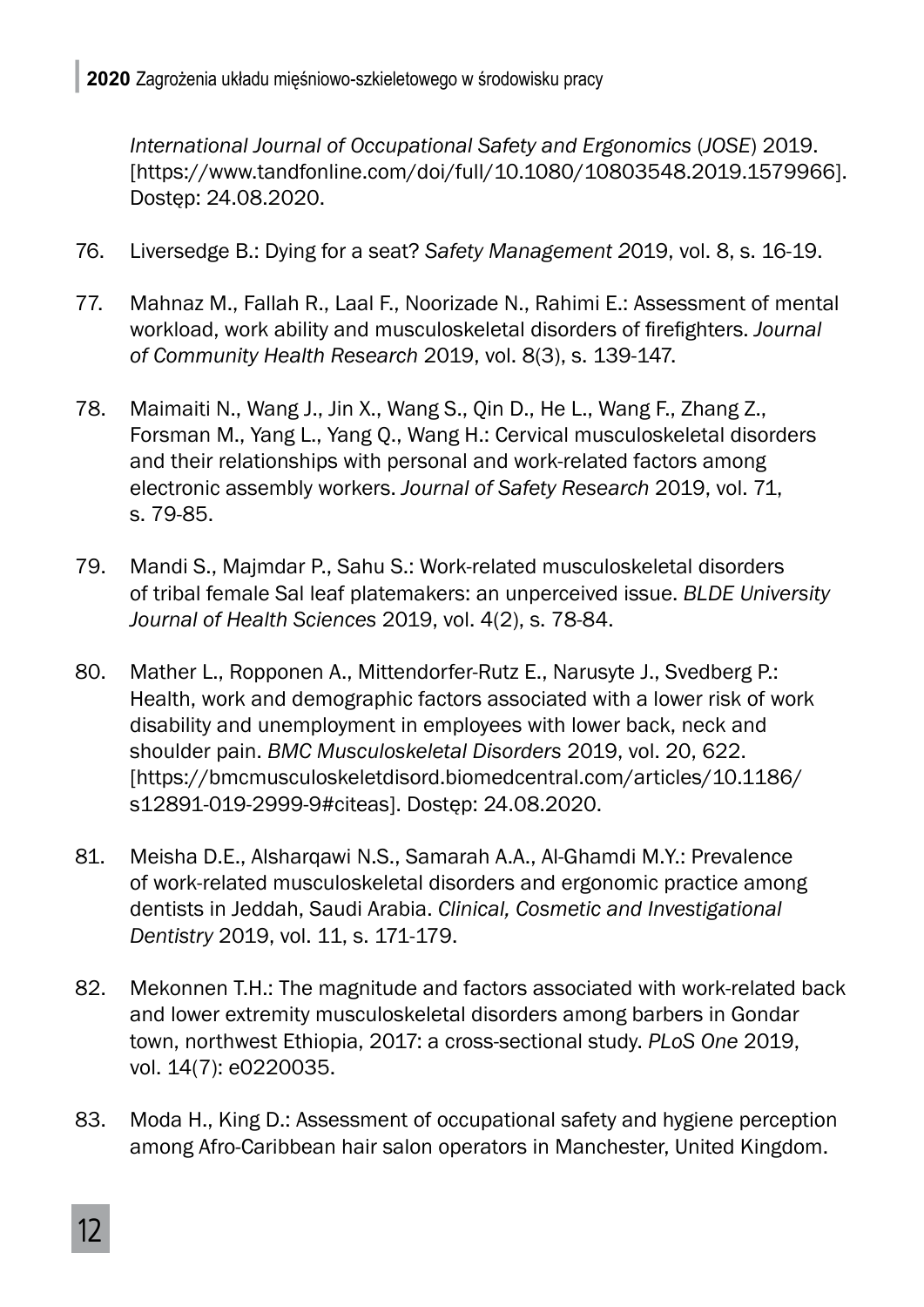*International Journal of Environmental Research and Public Health* 2019, vol. 16(18): 3284. [https://pubmed.ncbi.nlm.nih.gov/31500183/]. Dostęp: 24.08.2020.

- 84. Mohammad A., Abbas B., Narges H.: Relationship between knowledge of ergonomics and workplace condition with musculoskeletal disorders among nurses. *International Archives of Health Sciences* 2019, vol. 6(3), s. 121-126.
- 85. Mokarami H., Varmazya S., Kazemi R., Taghavi S., Stallones L., Marioryad H., Farahmand F.: Low cost ergonomic interventions to reduce risk factors for work related musculoskeletal disorders during dairy farming. *Work* 2019, vol. 64(2), s. 195-201.
- 86. Moll L.T., Schmidt A.M., Stapelfeldt C.M., Labriola M., Jensen O.K., Kindt M.W., Jensen T.S., Schiøttz-Christensen B.: Prediction of 2-year work participation in sickness absentees with neck or shoulder pain: the contribution of demographic, patient-reported, clinical and imaging information. *BMC Musculoskeletal Disorders* 2019, vol. 20: 525. [https://www.ncbi.nlm.nih. gov/pmc/articles/PMC6842554/]. Dostęp: 24.08.2020.
- 87. Ngajilo D., Jeebhay M.: Occupational injuries and diseases in aquaculture: a review of literature. *Aquaculture* 2019, vol. 507, s. 40-55.
- 88. Oakman J., Macdonald W.: The APHIRM toolkit: an evidence-based system for workplace MSD risk management. *BMC Musculoskeletal Disorders*  2019, vol. 20, 504. [https://bmcmusculoskeletdisord.biomedcentral.com/ articles/10.1186/s12891-019-2828-1]. Dostęp: 24.08.2020.
- 89. Oakman J., Macdonald W., Kinsman N.: Barriers to more effective prevention of work-related musculoskeletal and mental health disorders. *Applied Ergonomics* 2019, vol. 75, s. 184-192.
- 90. Oakman J., Neupane S., Prakash K., Nygård C.: What are the key workplace influences on pathways of work ability? A six-year follow up. *International Journal of Environmental Research and Public Health* 2019, vol. 16(13): 2363. [https://www.ncbi.nlm.nih.gov/pmc/articles/PMC6651683/]. Dostęp: 24.08.2020.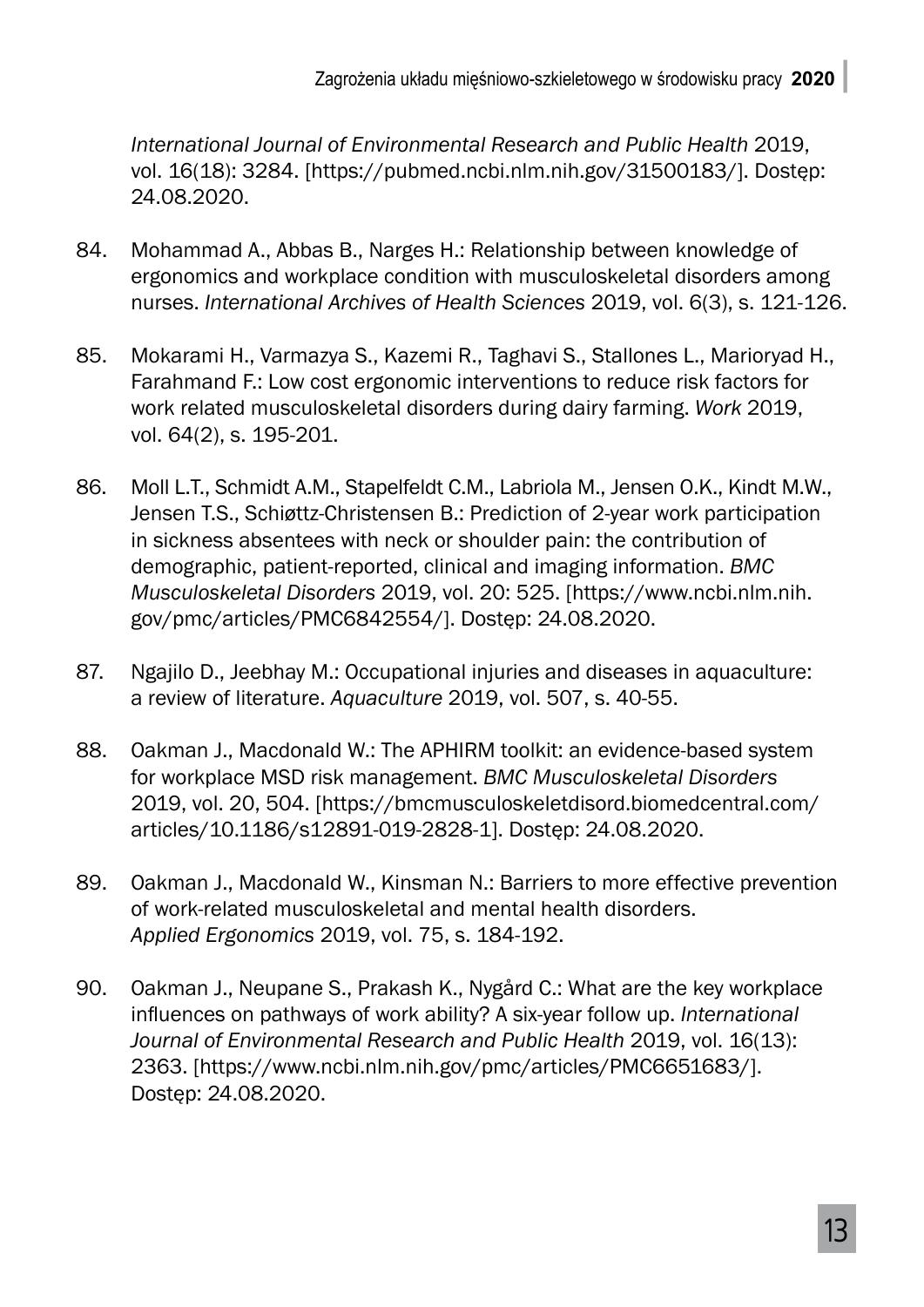- 91. Oliv S., Gustafsson E., Noor B.A., Hagberg M., Sandén H.: Important work demands for reducing sickness absence among workers with neck or upper back pain: a prospective cohort study. *BMC Musculoskeletal Disorders*  2019, vol. 20, 529. [https://bmcmusculoskeletdisord.biomedcentral.com/ articles/10.1186/s12891-019-2909-1#citeas]. Dostęp: 24.08.2020.
- 92. Park J., Han B., Park J.S., Park E.J., Kim Y.: Nonstandard workers and differential occupational safety and health vulnerabilities. *American Journal of Industrial Medicine* 2019, vol. 62(8), s. 701-715.
- 93. Pereira M., Comans T., Sjøgaard G., Straker L., Melloh M., O'Leary S., Chen X., Johnston V.: The impact of workplace ergonomics and neck-specific exercise versus ergonomics and health promotion interventions on office worker productivity: a cluster-randomized trial. *Scandinavian Journal of Work, Environment and Health* 2019, vol. 45(1), s. 42-52.
- 94. Prabhu S., Jain D., Desai M.: Quality of life in construction site workers. *Indian Journal of Scientific Research 2019, vol. 9(2), s. 97-102.*
- 95. Ree E., Johnsen T., Harris A., Malterud K.: Workplace inclusion of employees with back pain and mental health problems: a focus group study about employees' experiences. *Scandinavian Journal of Public Health* 2019, vol. 47(3), s. 326-333.
- 96. Ribeiro T., Machado I., Aleixo A., Abrantes C.: Effect of two strategies to reduce workplace sedentary behaviour in quality of life and musculoskeletal pain: a pilot study. *Motricidade* 2019, vol. 15: 186. [https://search.proquest. com/docview/2183012574?pq-origsite=gscholar&fromopenview=true]. Dostęp: 24.08.2020.
- 97. Rothmore P., Gray J.: Using the work ability index to identify workplace hazards. *Work* (*Reading, Mass*.) 2019, vol. 62(2), s. 251-259.
- 98. Rufai A., Oyeyemi A., Maduagwu S., Fredrick A., Saidu I., Aliyu S., Lawan A.: Work-related musculoskeletal disorders among Nigerian police force. *Nigerian Journal of Basic and Clinical Sciences* 2019, vol. 16(2), s. 127-133.
- 99. Seeberg K.G.V., Andersen L.L., Bengtsen E., Sundstrup E.: Effectiveness of workplace interventions in rehabilitating musculoskeletal disorders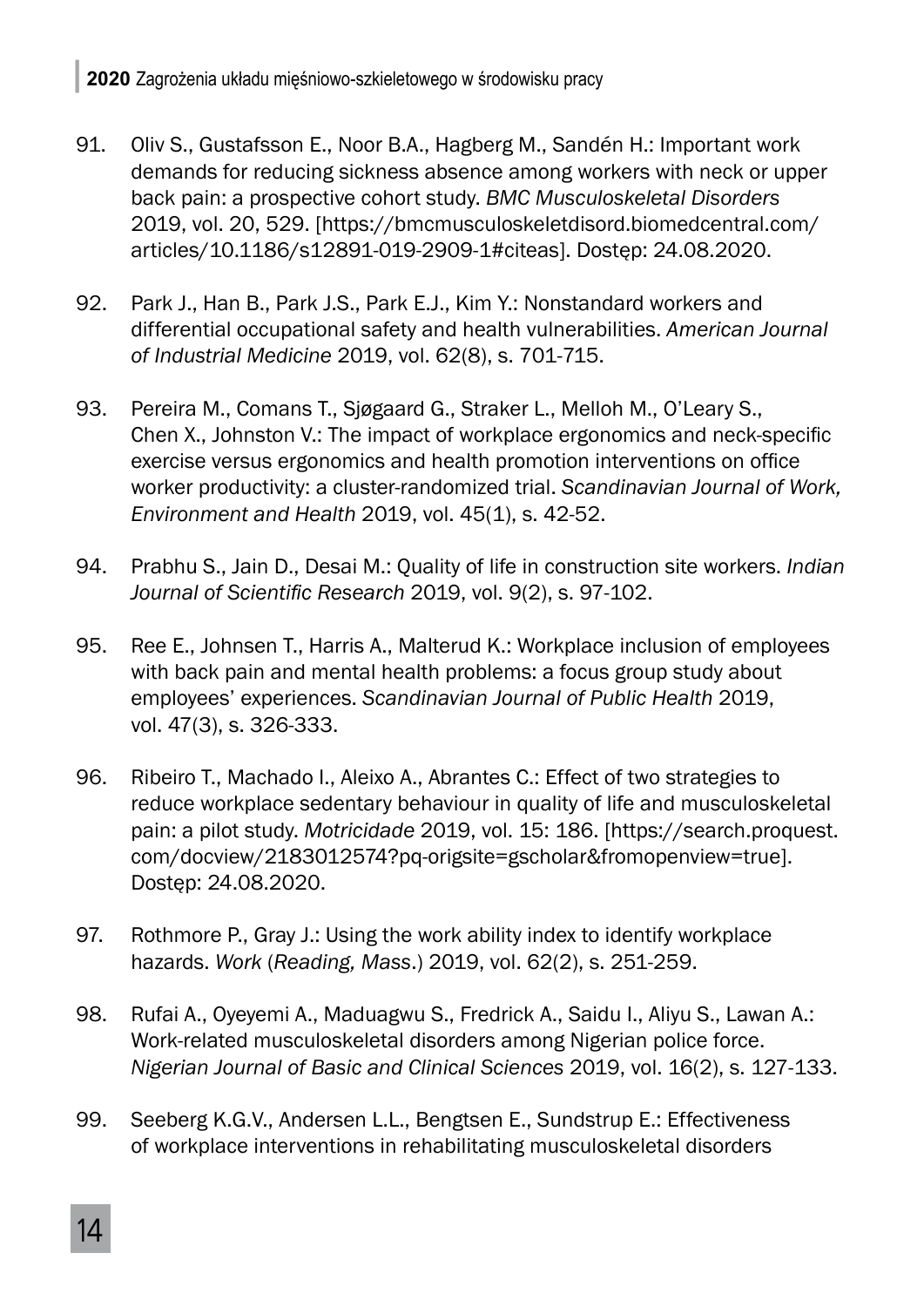and preventing its consequences among workers with physical and sedentary employment: systematic review protocol. *Systematic Reviews*  2019, vol. 8, 219. [https://systematicreviewsjournal.biomedcentral.com/ articles/10.1186/s13643-019-1127-0#citeas]. Dostęp: 24.08.2020.

- 100. Seidel D., Ditchen D., Hoehne-Hückstädt U., Rieger M., Steinhilber B.: Quantitative measures of physical risk factors associated with work-related musculoskeletal disorders of the elbow: a systematic review. *International Journal of Environmental Research and Public Health* 2019, vol. 16(1): 130. [https://pubmed.ncbi.nlm.nih.gov/30621312/]. Dostęp: 24.08.2020.
- 101. Senthilkumar R., Parthiban B., Parghavi M.: Evaluation of work related musculoskeletal disorders in shoulder and neck with ergonomic intervention among school teachers. *Research Journal of Pharmacy and Technology*  2019, vol. 12(8), s. 3726-3730. [https://rjptonline.org/HTMLPaper. aspx?Journal=Research%20Journal%20of%20Pharmacy%20and%20 Technology;PID=2019-12-8-27]. Dostęp: 24.08.2020.
- 102. Serra C., Soler-Font M., García A., Peña P., Vargas-Prada Figueroa S., Ramada Rodilla J.: Prevention and management of musculoskeletal pain in nursing staff by a multifaceted intervention in the workplace: design of a cluster randomized controlled trial with effectiveness, process and economic evaluation (INTEVAL\_Spain). *BMC Public Health* 2019, vol. 19(1): 348. [https://pubmed.ncbi.nlm.nih.gov/30922285/]. Dostęp: 24.08.2020.
- 103. Sevim A.C., Sahin U.K., Akoğlu S.: The Investigation of work-related musculoskeletal disorders among female workers in a hazelnut factory: prevalence, working posture, work-related and psychosocial factors. *International Journal of Industrial Ergonomics* 2019, vol. 74, 102838. [https://www.sciencedirect.com/science/article/pii/S0169814119301404]. Dostęp: 24.08.2020.
- 104. Shin D.: Characteristics of musculoskeletal disorders and satisfaction with in-house physical therapy clinics in office workers. Work (*Reading, Mass.*) 2019, vol. 63(3), s. 369-374.
- 105. Shin W., Park M.: Ergonomic interventions for prevention of work-related musculoskeletal disorders in a small manufacturing assembly line. *International Journal of Occupational Safety and Ergonomics* (*JOSE*) 2019, vol. 25(1), s. 110-122.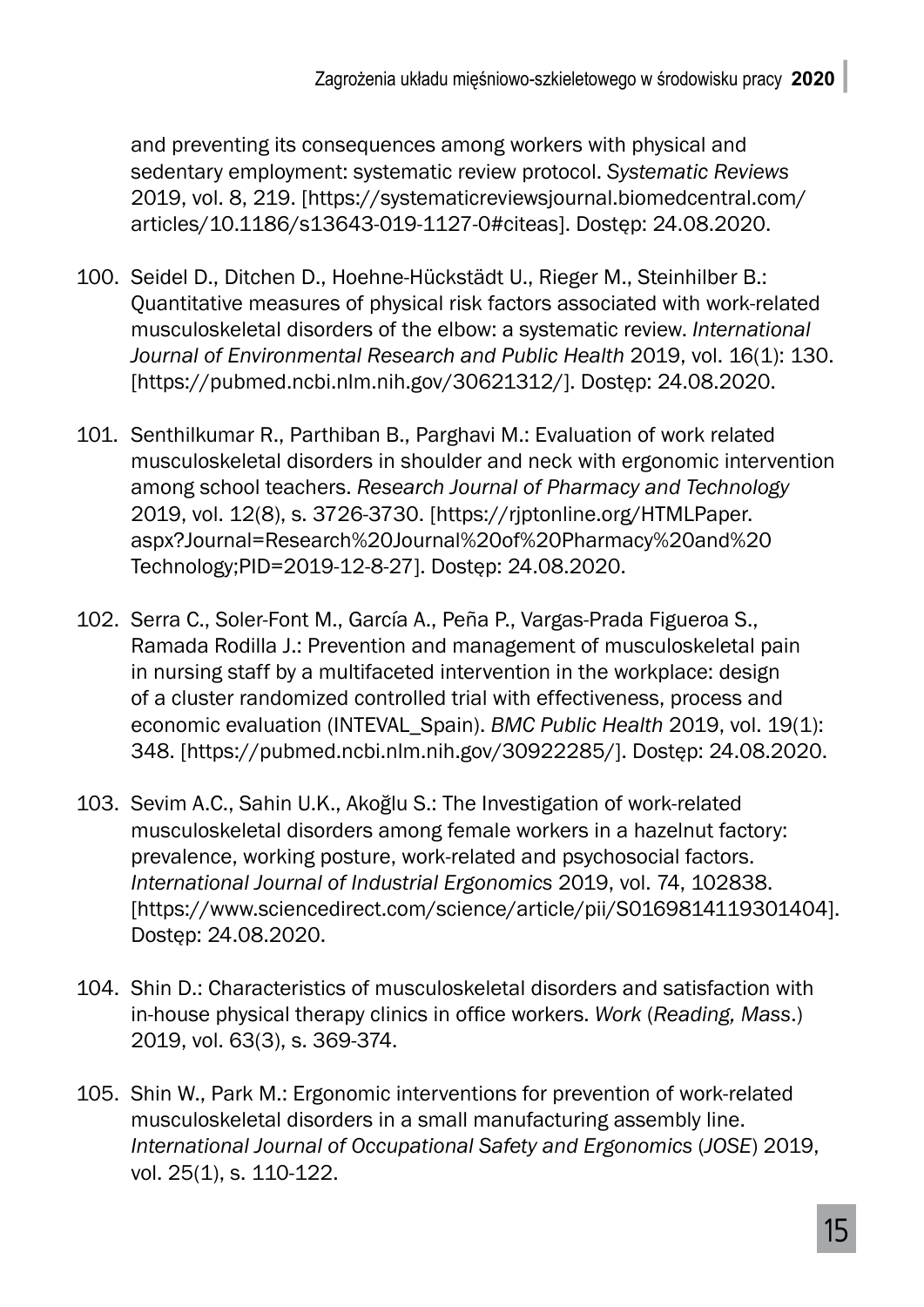- 106. Singh H., Singh L.P.: Musculoskeletal disorders among insurance office employees: a case study. *Work* (*Reading, Mass*.) 2019, vol. 64(1), s. 153-160.
- 107. Sokas R., Dong X.: Building a sustainable construction workforce. *International Journal of Environmental Research and Public Health* 2019, vol. 16(21): 4202. [https://www.researchgate.net/publication/336933867\_ Building a Sustainable Construction Workforce]. Dostęp: 24.08.2020.
- 108. Tajvar A., Arab-Zozani M., Hassanipour S.: Letter to work-related musculoskeletal disorders in Iranian dentists: a systematic review and meta- -analysis. *Safety and Health at Work* 2019, vol. 10(2), s. 248-249.
- 109. Tewtow S., Bhuanantanondh P., Mekhora K.: Prevalence of work-related musculoskeletal disorders among Thai oil palm workers in Khao Phanom District, Krabi Province, Thailand. *Industrial Engineering and Management Systems* 2019, vol. 18(4), s. 630-637.
- 110. Vaisbuch Y., Aaron K., Moore J., Vaughan J., Ma Y., Gupta R., Jackler R.: Ergonomic hazards in otolaryngology. *The Laryngoscope* 2019, vol. 129(2), s. 370-376.
- 111. Van der Beek A.J., Coenen P.: Response to development and implementation of interventions managing work-related musculoskeletal disorders: inadequacy of prevalent research framework and future opportunities. *Scandinavian Journal of Work*, *Environment and Health* 2019, vol. 45(3), s. 218-319.
- 112. Walker-Bone K., Linaker C., Harris E.C., Stevens M.J., D'Angelo S., Cooper C., Syddall H.: Among older adults aged > 50 years, musculoskeletal disorders are importantly associated with health-related exit from paid work, particularly among women: fi ndings from the HEAF study. *Rheumatology*  2019, vol. 58(suppl. 3), kez105.024. [https://academic.oup.com/ rheumatology/article/58/Supplement\_3/kez105.024/5444446]. Dostęp: 24.08.2020.
- 113. Warren J.: Back pain and work. *RoSPA OS&H Journal* 2019, vol. 49(6), s. 16-17.
- 114. Winkel J., Westgaard R.H.: Development and implementations of interventions managing work related musculoskeletal disorders: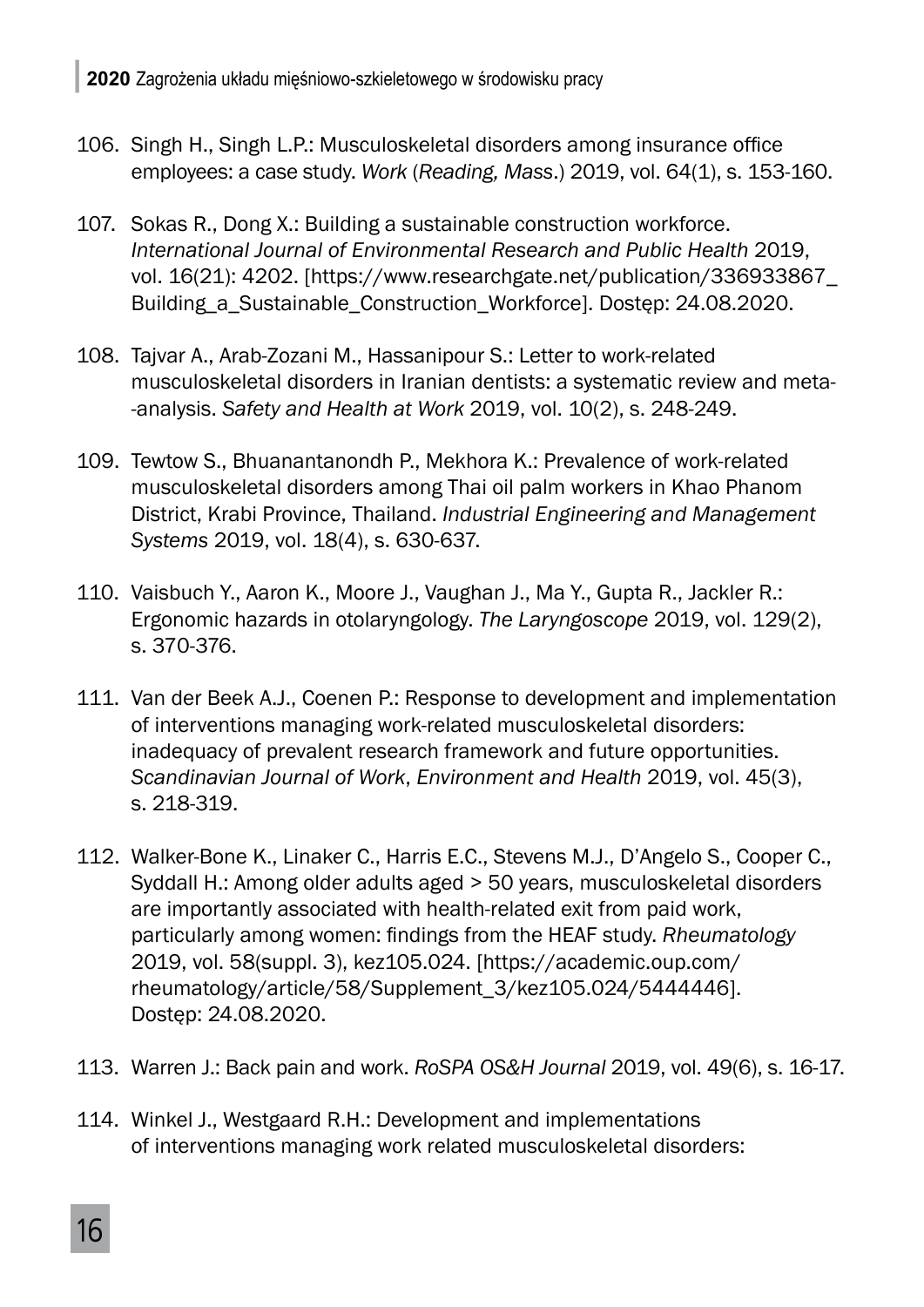inadequacy of prevalent research framework and future opportunities. *Scandinavian Journal of Work, Environment and Health* 2019, vol. 45(3), s. 316-317.

- 115. Yao Y., Zhao S., An Z., Wang S., Li H., Lu L., Yao S.: The associations of work style and physical exercise with the risk of work-related musculoskeletal disorders in nurses. *International Journal of Occupational Medicine and Environmental Health* 2019, vol. 32(1), s. 15-24.
- 116. Yazuli Z.A., Karuppiah K., Kumar E., Tamrin S.B.M., Sambasivam S.: Discomfort, fatigue and work-related musculoskeletal disorders associated with prolonged standing among Malaysian manufacturing workers: a mini review. *Songklanakarin Journal of Science and Technology* 2019, vol. 41(2), s. 271-275.
- 117. Younan L., Clinton M., Fares S., Jardali F.E., Samaha H.: The relationship between work-related musculoskeletal disorders, chronic occupational fatigue, and work organization: a multi-hospital cross-sectional study. *Journal of Advanced Nursing* 2019, vol. 75(8), s. 1667-1677.
- 118. Zafar H., Almosa N.: Prevalence of work-related musculoskeletal disorders among dental students of King Saud University, Riyadh, Kingdom of Saudi Arabia. *The Journal of Contemporary Dental Practice* 2019, vol. 20(4), s. 449-453.

## **2018**

- 119. Andersen L.L., Geisle N., Knudsen B.: Can beliefs about musculoskeletal pain and work be changed at the national level? Prospective evaluation of the Danish national job and body campaign. *Scandinavian Journal of Work, Environment and Health* 2018, vol. 44(1), s. 25-36.
- 120. Anyfantis I.D., Biska A.: Musculoskeletal disorders among Greek physiotherapists: traditional and emerging risk factors. *Safety and Health at Work* 2018, vol. 9(9), s. 314-318.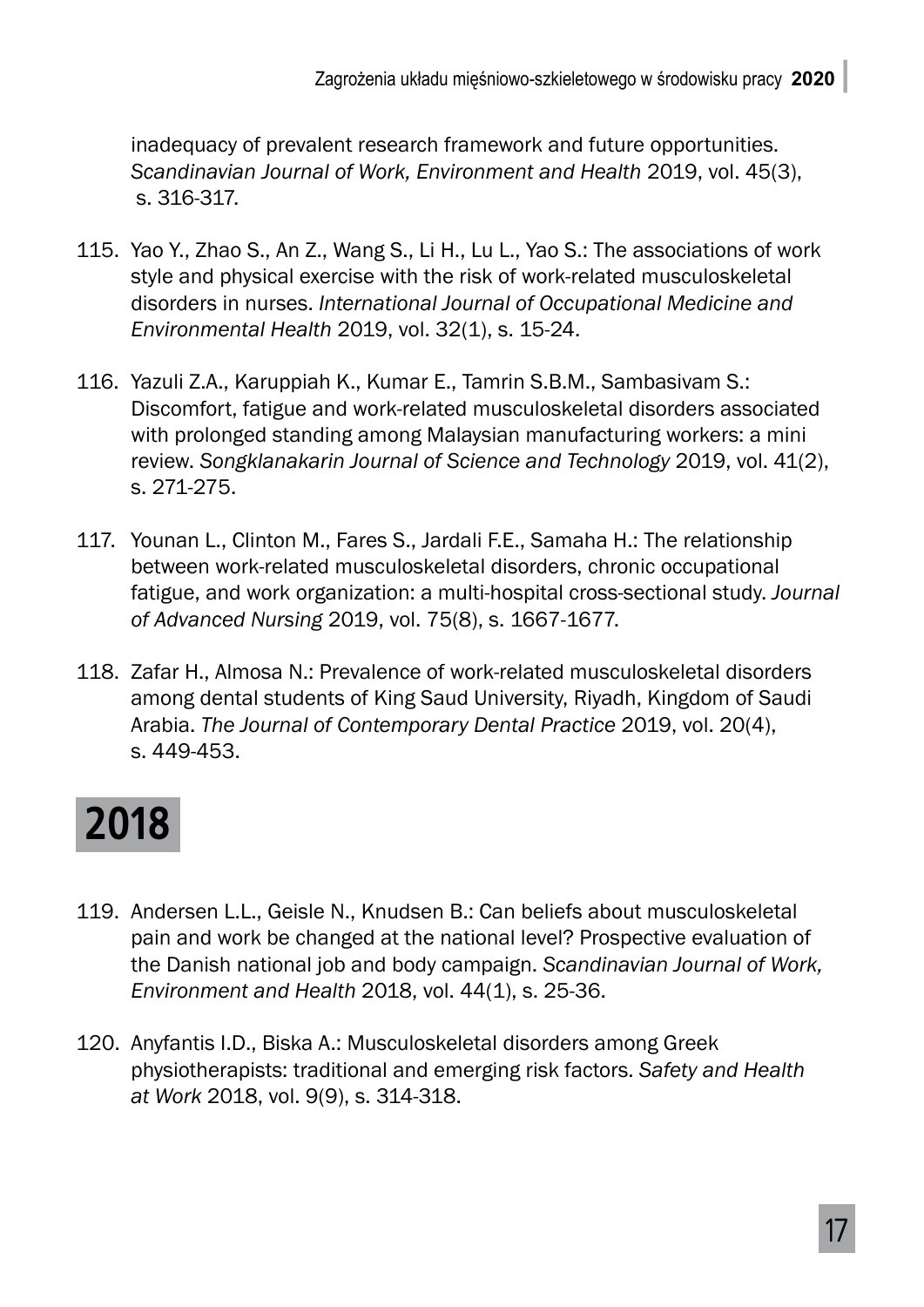- 121. Asante B.O., Bath B., Trask C.: Trunk posture assessment during work tasks at a Canadian recycling center. *International Journal of Industrial Ergonomics*  2018, vol. 68 (11), s. 297-303.
- 122. Bartnicka J., Zietkiewicz A., Kowalski G.: An ergonomics study on wrist posture when using laparoscopic tools in four techniques in minimally invasive surgery. *International Journal of Occupational Safety and Ergonomics* (*JOSE*) 2018, vol. 24(3), s. 438-449.
- 123. Benjamin J.L., Meisinger Q.C.: Ergonomics in the development and prevention of musculoskeletal injury in interventional radiologists. *Techniques in Vascular and Interventional Radiology* 2018, vol. 21(3), s. 16-20.
- 124. Beyer S., Gouyet T., Letourneux V., Mener E., Huge S., Petit A., Begue C.: Interprofessional communication concerning work-related musculoskeletal disorders: a qualitative study. *Journal of Occupational Rehabilitation* 2018, vol. 28(4), s. 721-729.
- 125. Brandt M., Pascal P., Samani A., Ajslev J., Jakobsen M., Sundstrup E., Andersen L.: Effects of a participatory ergonomics intervention with wearable technical measurements of physical workload in the construction industry: cluster randomized controlled trial. *Journal of Medical Internet Research*  2018, vol. 20(12): e10272. [https://www.jmir.org/2018/12/e10272/]. Dostęp: 25.08.2020.
- 126. Coenen P., Smith A., Kent P., Harris M., Linton S.J., Pransky G., Beales D., O'Sullivan P., Straker L.: The association of adolescent spinal-pain-related absenteeism with early adulthood work absenteeism: a six-year follow- -up data from a population-based cohort. *Scandinavian Journal of Work, Environment and Health* 2018, vol. 44(5), s. 521-529.
- 127. Dávila M., Polanco V., Segura L.: Construction workers at higher risk of musculoskeletal disorders. *American Journal of Public Health* 2018, vol. 108(1), s. 7.
- 128. Fethke N.B., Schall M.C., Merlino L.A., Chen H., Branch C.A., Ramaswamy M.: Whole-body vibration and trunk posture during operation of agricultural machinery. *Annals of Work Exposures and Health* 2018, vol. 62(9), s. 1123-1133.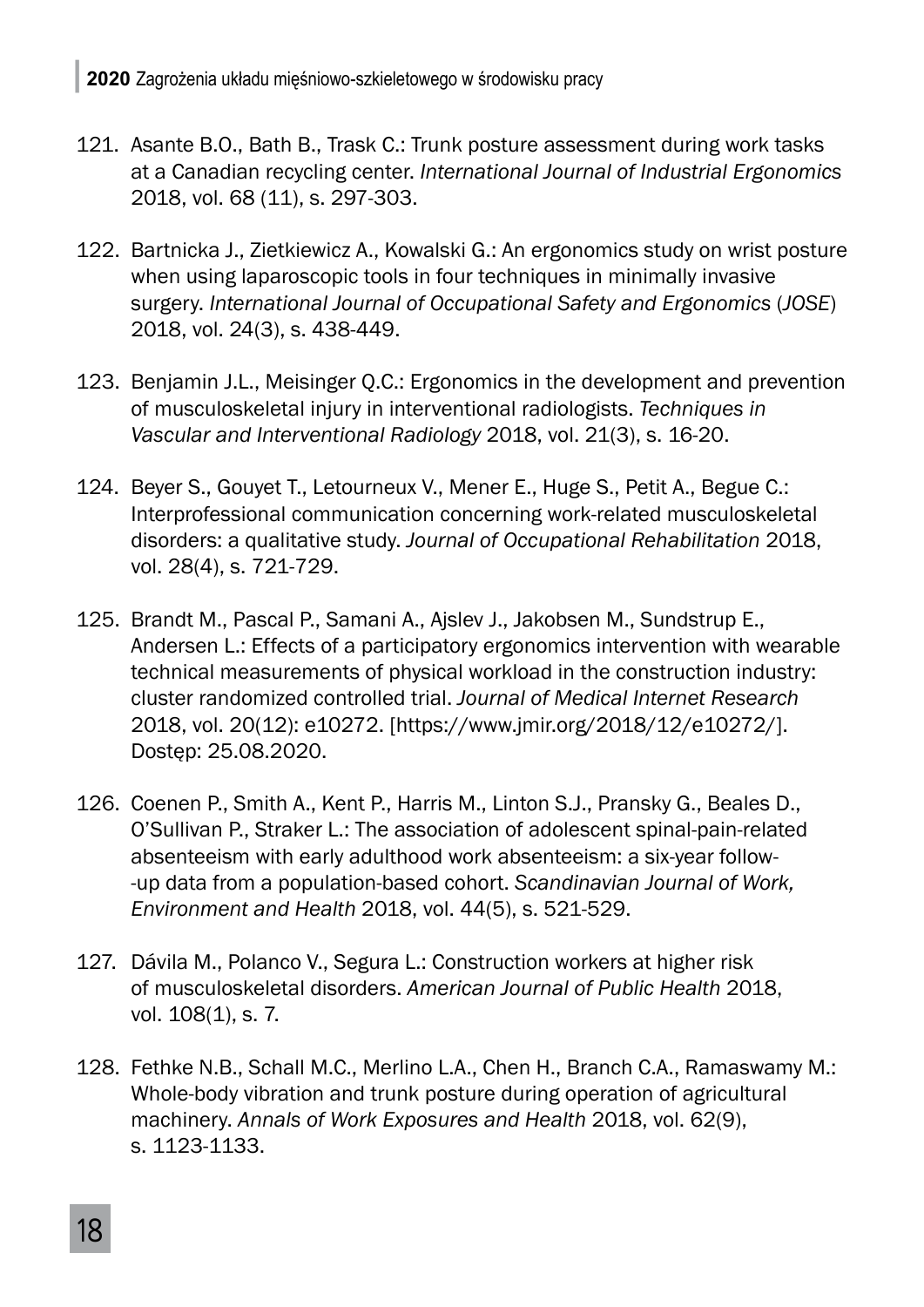- 129. Grant M.P., Okechukwu C.A., Hopcia K., Sorensen G., Dennerlein J.T.: An inspection tool and process to identify modifiable aspects of acute care hospital patient care units to prevent work-related musculoskeletal disorders. *Workplace Health and Safety* 2018, vol. 66(3), s. 144-158.
- 130. Gutierrez-Diez M.C., Benito-Gonzalez M.A., Sancibrian R., Gandarillas- -Gonzalez M.A., Redondo-Figuero C., Manuel-Palazuelos J.C.: A study of the prevalence of musculoskeletal disorders in surgeons performing minimally invasive surgery. *International Journal of Occupational Safety and Ergonomics* (*JOSE*) 2018, vol. 24(1), s. 111-117.
- 131. Hanson M.: Sit tight. *Safety Management* 2018, vol. 8, s. 28-29.
- 132. Harris A., Mnkandla N.: Getting back in the saddle. *Occupational Health and Wellbeing* 2018, vol. 70(7), s. 24-27.
- 133. James C., James D., Nie V., Schumacher T., Guest M., Tessier J., Marley J., Bohatko-Naismith J., Snodgrass S.: Musculoskeletal discomfort and use of computers in the university environment. *Applied Ergonomics* 2018, vol. 69(5), s. 128-135.
- 134. Kelly D., Shorthouse F., Roffi V., Tack C.: Exercise therapy and work-related musculoskeletal disorders in sedentary workers. *Occupational Medicine*  2018, vol. 68(4), s. 262-272.
- 135. Kennedy P.C., Purtill H., O'Sullivan K.: Musculoskeletal pain in primary care physiotherapy: associations with demographic and general health characteristics. *Musculoskeletal Science and Practice* 2018, vol. 35(6), s. 61-66.
- 136. Kochem F.B., Silva J.G.: Prevalence of playing-related musculoskeletal disorders in string players: a systematic review. *Journal of Manipulative and Physiological Therapeutics* 2018, vol. 41 (6), s. 540-549.
- 137. Korshøj M., Hallman D.M., Mathiassen S.E., Aadahl M., Holtermann A., Jørgensen M.B.: Is objectively measured sitting at work associated with low-back pain? A cross sectional study in the DPhacto cohort. *Scandinavian Journal of Work, Environment and Health* 2018, vol. 44(1), s. 96-105.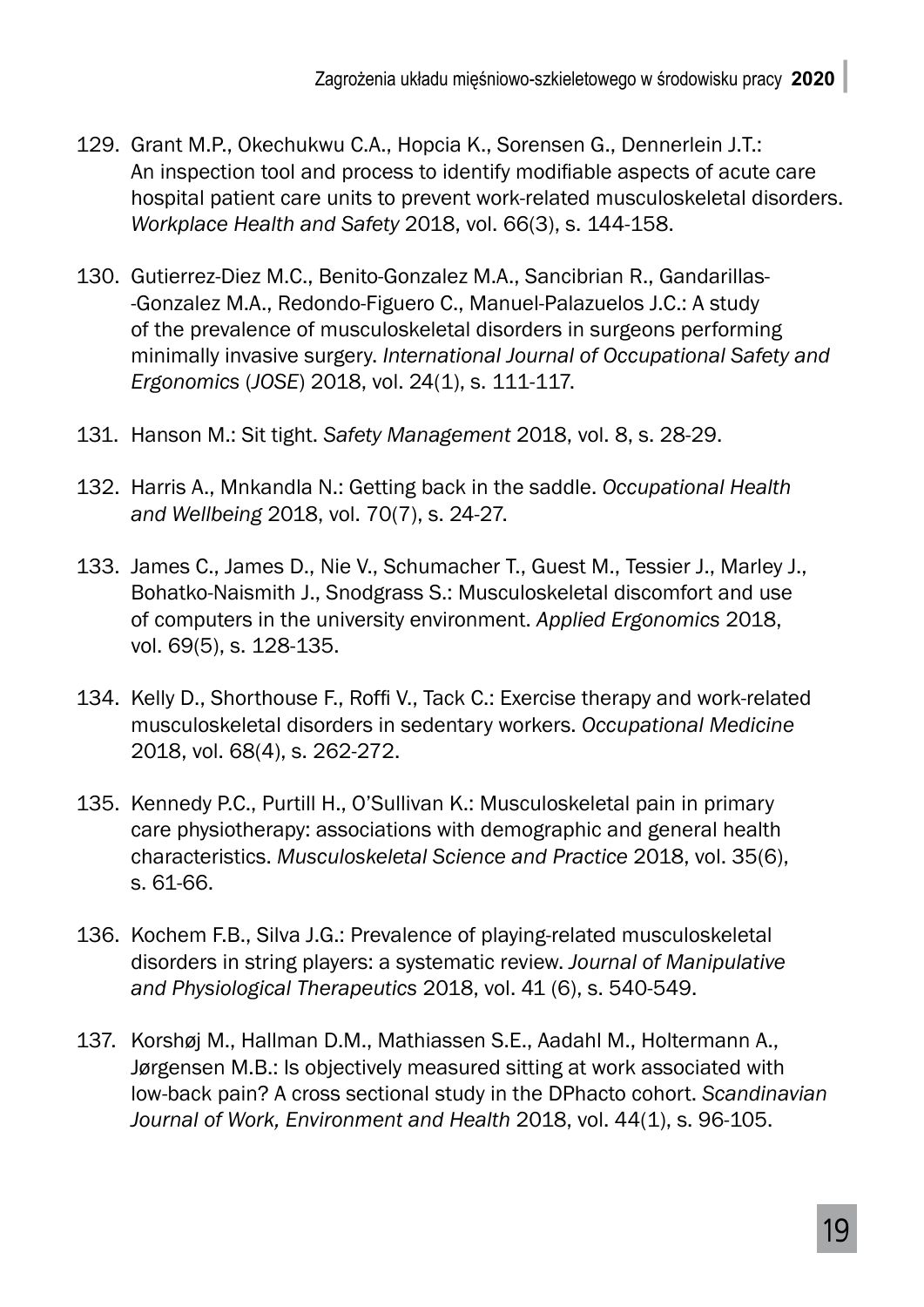- 138. Lima T.M., Coelho D.A.: Ergonomic and psychosocial factors and musculoskeletal complaints in public sector administration: a joint monitoring approach with analysis of association. *International Journal of Industrial Ergonomics* 2018, vol. 66(7), s. 85-94.
- 139. Liversedge B.: Growing pains: a life with work-related MSD: case study. *Safety Management* 2018, vol. 6, s. 24-26.
- 140. Longo A., Meulenbroek R., Haid T., Federolf P.: Postural reconfiguration and cycle-to-cycle variability in patients with work-related musculoskeletal disorders compared to healthy controls and in relation to pain emerging during a repetitive movement task. *Clinical Biomechanics* 2018, vol. 54(5), s. 103-110.
- 141. López-Aragón L., López-Liria R., Callejón-Ferre A.J., Pérez-Alonso J.: Musculoskeletal disorders of agricultural workers in the greenhouses of Almería (Southeast Spain). *Safety Science* 2018, vol. 109(11), s. 219-235.
- 142. Micheli G.J.L., Marzorati L.M.: Beyond OCRA: predictive UL-WMSD risk assessment for safe assembly design. *International Journal of Industrial Ergonomics* 2018, vol. 65(5), s. 74-83.
- 143. Möller D., Ballenberger N., Zalpour C.: The German version of the musculoskeletal pain intensity and interference questionnaire for musicians (MPIIQM-G): translation and validation in professional orchestral musicians. *Musculoskeletal Science and Practice* 2018, vol. 37(10), s. 1-7.
- 144. Oakman J., Macdonald W., Bartram T., Keegel T., Kinsman N.: Workplace risk management practices to prevent musculoskeletal and mental health disorders: what are the gaps? *Safety Science* 2018, vol. 101(1), s. 220-230.
- 145. Palm P., Gupta N., Forsman M., Skotte J., Nordquist T., Holtermann A.: Exposure to upper arm elevation during work compared to leisure among 12 different occupations measured with triaxial accelerometers. *Annals of Work Exposures and Health* 2018, vol. 62(6), s. 689-698.
- 146. Park J., Kim Y., Han B.: Work sectors with high risk for work-related musculoskeletal disorders in Korean men and women. *Safety and Health at Work* 2018, vol. 9(1), s. 75-78.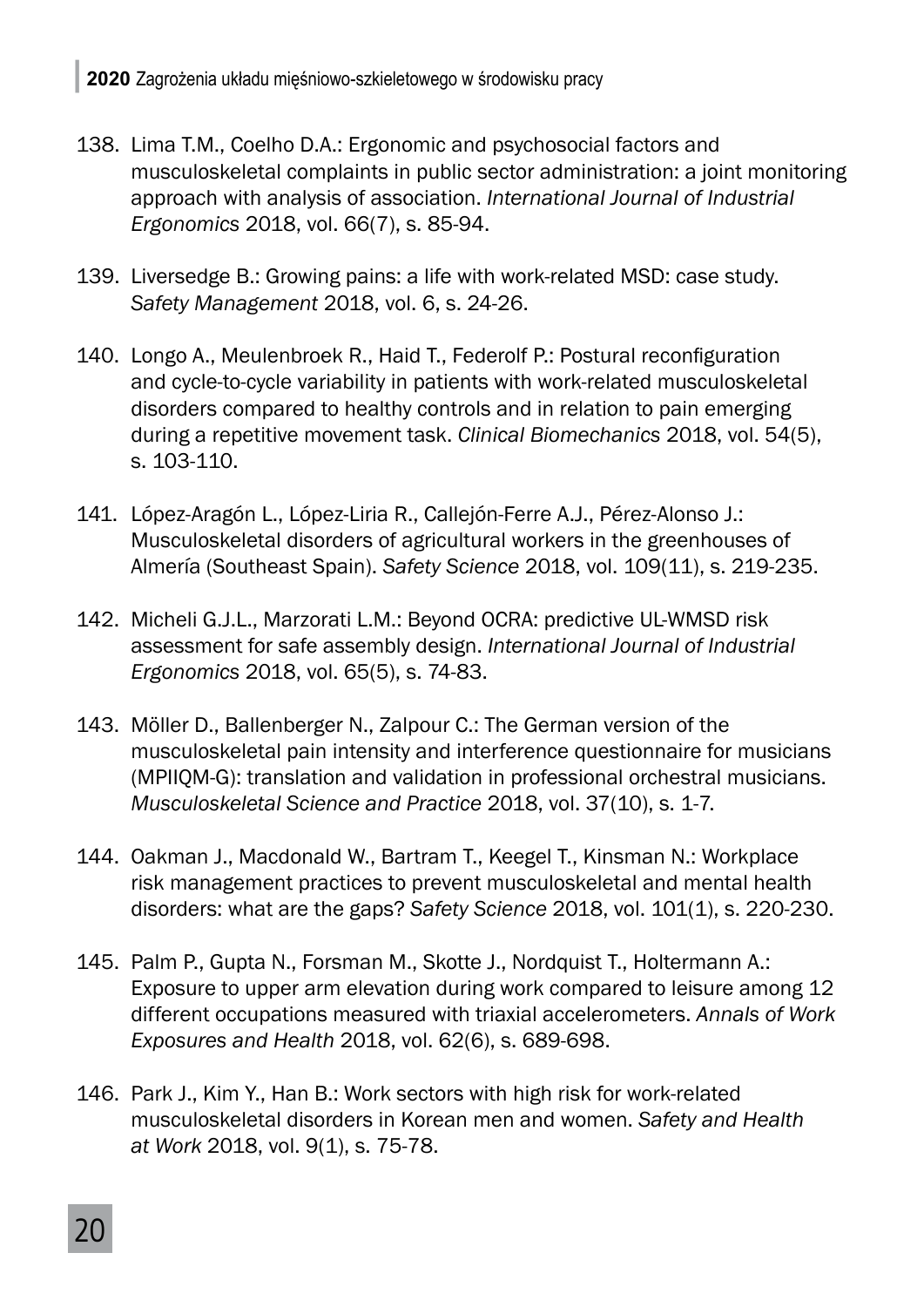- 147. Robinson K., O'Sullivan K., Synnott A.: Work participation of people with musculoskeletal disorders in Ireland: a qualitative multi-stakeholder analysis. *Annals of the Rheumatic Diseases* 2018, vol. 77(suppl. 2), s. 1860-1861.
- 148. Sekkay F., Imbeau D., Chinniah Y., Dubé P.A., de Marcellis-Warin N., Beauregard N., Trépanier M.: Risk factors associated with self-reported musculoskeletal pain among short and long distance industrial gas delivery truck drivers. *Applied Ergonomics* 2018, vol. 72(10), s. 69-87.
- 149. Takala E.P.: Ergonomic interventions and prevention: a need for better understanding of implementation. *Scandinavian Journal of Work, Environment and Health* 2018, vol. 44(2), s. 111-112.
- 150. Vallati C., Virdis A., Gesi M., Carbonaro N., Tognetti A.: ePhysio: a wearables- -enabled platform for the remote management of musculoskeletal diseases. *Sensors* 2018, vol. 19(1): 2.

#### **-2017**

- 151. Aarås A.: The impact of ergonomic interventions on individual health and corporate prosperity in a telecommunications environment. *Ergonomics*  1994, vol. 37(10), s. 1679-1696.
- 152. Aaräs A., Fostervoid K.I., Ro O., Thoresen M., Larsen S.: Postural load during VDU work: a comparison between various work postures. *Ergonomics* 1997, vol. 40(11), s. 1255-1268.
- 153. Aaräs A., Ro O., Thoresen M.: Can a more neutral position of the forearm when operating a computer mouse reduce the pain level for visual display unit operators? A prospective epidemiological intervention study. (Reprint). *International Journal of Human-Computer Interaction* 1999, vol. 11(2), s. 79-94.
- 154. Abrahams M.: Mechanical behavior of tendon *In vitro:* a preliminary report. *Medical and Biological Engineering* 1967, vol. 5, s. 433-443.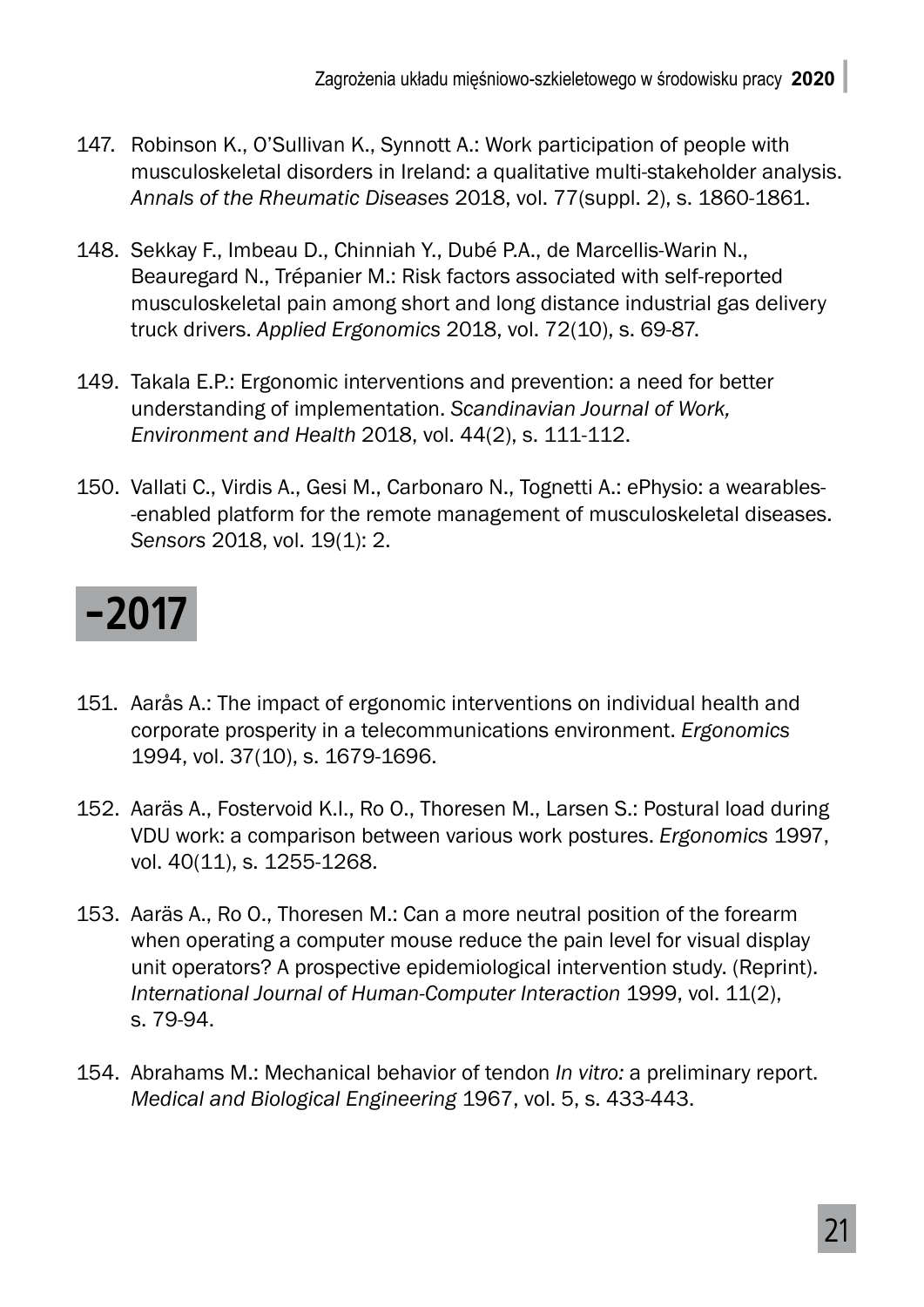- 155. Ariёns G.A.M., van Mechelen W., Bongers P.M., Bouter L.M., van der Wal G.: Physical risk factors for neck pain. *Scandinavian Journal of Work, Environment and Health* 2000, vol. 26, s. 7-19.
- 156. Armstrong T.J.: Mechanical considerations of skin in work. *American Journal of Industrial Medicine* 1985, vol. 8, s. 463-472.
- 157. Armstrong T., Foulke J., Martin B., Gerson J., Rempel D.: Investigation of applied forces in alphanumeric keyboard work. *American Industrial Hygiene Association Journal* 1994, vol. 55(1), s. 30-35.
- 158. Bielawska-Drózd A., Cieślik P., Wlizło-Skowronek B., Winnicka I., Kubiak L., Jaroszuk-Ściseł J., Depczyńska D., Bohacz J., Korniłłowicz-Kowalska T., Skopińska-Różewska E., Kocik J.: Identification and characteristics of biological agents in work environment of medical emergency services in selected ambulances. *International Journal of Occupational Medicine and Environmental Health* 2017, vol. 30(4), s. 617-627.
- 159. Blangsted A.K., Søgaard K., Hansen E.A., Hannerz H., Sjøgaard G.: One-year randomized controlled trial with different physical-activity programs to reduce musculoskeletal symptoms in the neck and shoulders among office workers. *Scandinavian Journal of Work, Environment and Health* 2008, vol. 34(1), s. 55-65.
- 160. Bongers P.M., de Winter C.R., Kompier M.A., Hildebrandt V.H.: Psychosocial factors at work and musculoskeletal disease. *Scandinavian Journal of Work, Environment and Health* 1993, vol. 19(5), s. 297-312.
- 161. Carneiro P., Braga A.C., Barroso M.: Work-related musculoskeletal disorders in home care nurses: study of the main risk factors. *International Journal of Industrial Ergonomics* 2017, vol. 61(9), s. 22-28.
- 162. Cordray D.S.: Quasi-experimental analysis: a mixture of methods and judgment. *New Directions in Program Evaluation* 1986, vol. 31, s. 9-28.
- 163. Davis K.G., Heaney C.A.: The relationship between psychosocial work characteristics and low back pain: underlying methodological issues. *Clinical Biomechanics* (*Bristol, Avon*) 2000, vol. 15(6), s. 389-406.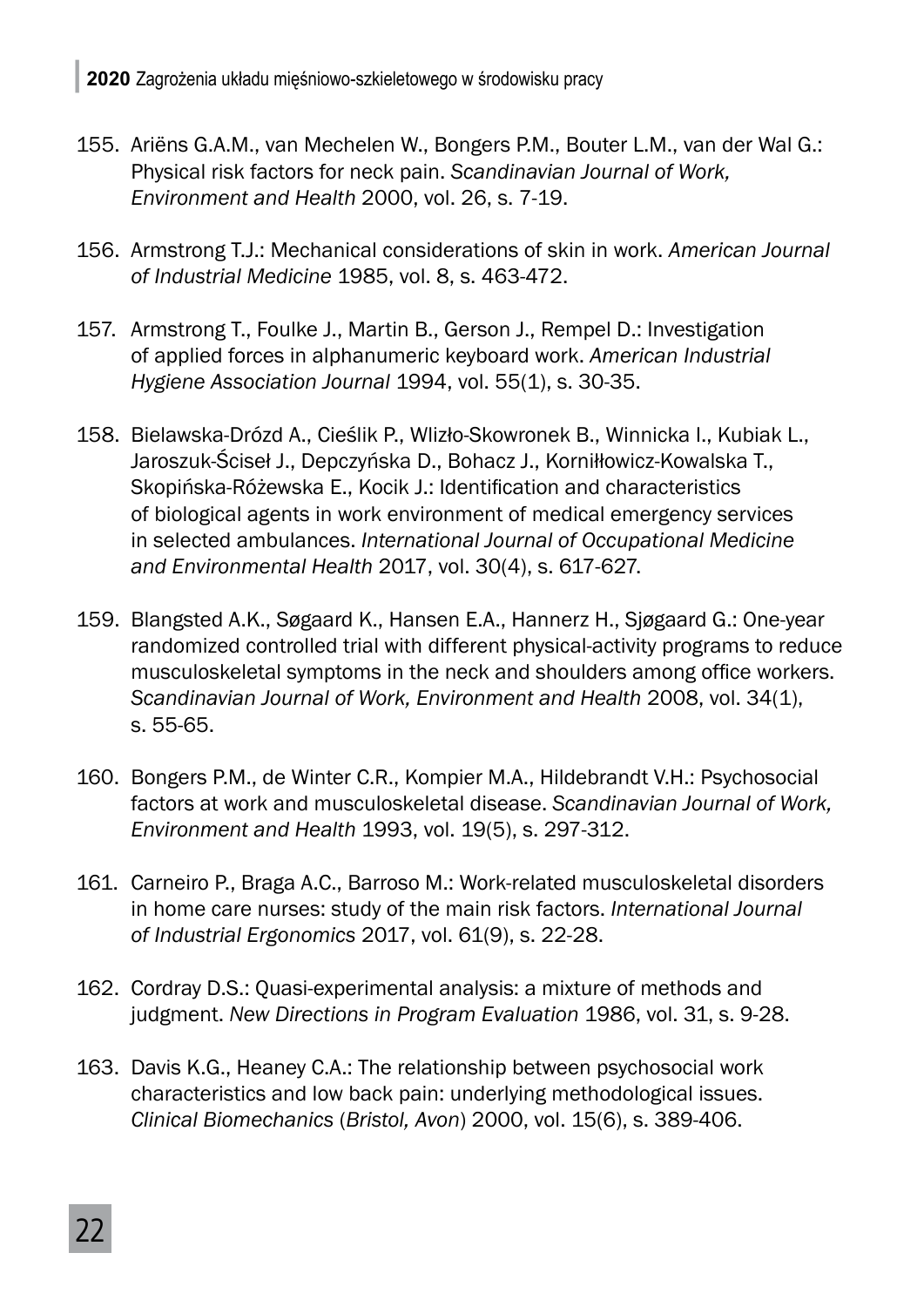- 164. Einhorn H.J., Hogarth R.M.: Judging probable cause. *Psychological Bulletin*  1986, vol. 99(1), s. 3-19.
- 165. Feyer A.M., Herbison P., Williamson A.M., de Silva I., Mandryk J., Hendrie L., Hely M.: The role of physical and psychological factors in occupational low back pain: a prospective cohort study. *Occupational and Environmental Medicine* 2000, vol. 57, s. 116-120.
- 166. Fisher T.: Role of occupational therapy in preventing work-related musculoskeletal disorders with recycling workers: a pilot study. *American Journal of Occupational Therapy* 2017, vol. 71(1), s. 1-6.
- 167. Galinsky T.L., Swanson N.G., Sauter S.L., Hurrell J.J., Schleifer L.M.: A field study of supplementary rest breaks for data-entry operators. *Ergonomics* 2000, vol. 43(5), s. 622-638.
- 168. Griffiths K.L., Mackey M.G., Adamson B.J.: Behavioral and psychophysiological responses to job demands and association with musculoskeletal symptoms in computer work. *Journal of Occupational Rehabilitation* 2011, vol. 21(4), s. 482-492.
- 169. Groborz A., Tokarski T., Roman-Liu D.: Analysis of postural load during tasks related to milking cows: a case study. *International Journal of Occupational Safety and Ergonomics* (*JOSE*) 2011, vol. 17, s. 423-432.
- 170. Hagberg M., Vilhemsson R., Tornqvist E.W., Toomingas A.: Incidence of self-reported reduced productivity owing to musculoskeletal symptoms: association with workplace and individual factors among computer users. *Ergonomics* 2007, vol. 50(11), s. 1820-1834.
- 171. Haufler A.J., Feuerstein M., Huang G.D.: Job stress, upper extremity pain and functional limitations in symptomatic computer users. *American Journal of Industrial Medicine* 2000, vol. 38, s. 507-515.
- 172. Johnston V., Jimmieson N.L., Souvlis T., Jull G.: Interaction of psychosocial risk factors explain increased neck problems among female office workers. *Pain* 2007, vol. 129(3), s. 311-320.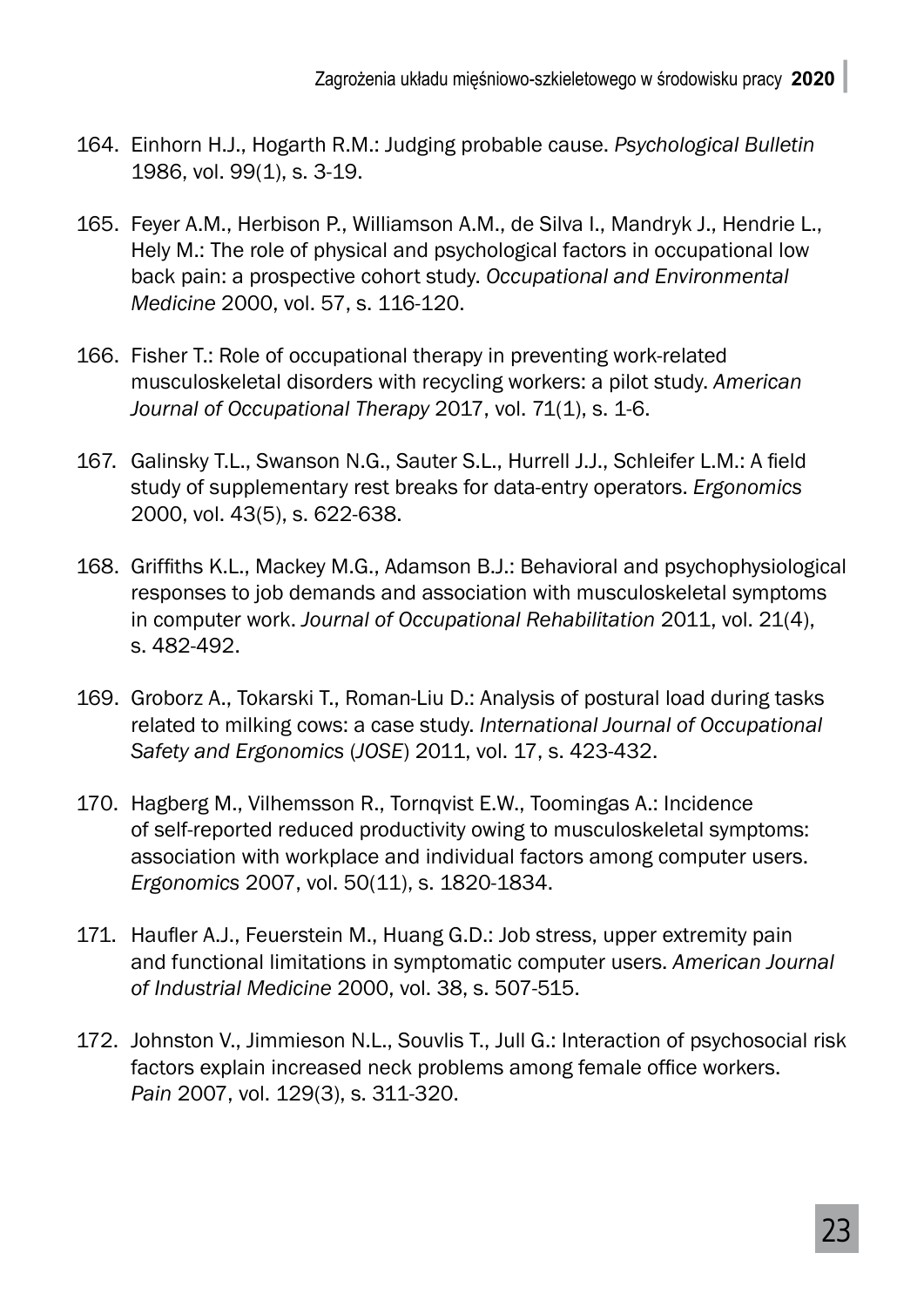- 173. Jones R.J.: Corporate ergonomics programs of a large poultry processor. *American Industrial Hygiene Association Journal* 1997, vol. 58(2), s. 132-137.
- 174. Keester D.L., Sommerich C.M.: Investigation of musculoskeletal discomfort, work postures, and muscle activation among practicing tattoo artists. *Applied Ergonomics* 2017, vol. 58(1), s. 137-143.
- 175. Konarska M., Wolska A., Widerszal-Bazyl M., Bugajska J., Roman-Liu D., Aaras A.: The effect of an ergonomic intervention on musculoskeletal, psychosocial and visual strain of VDT data entry work: the Polish part of the international MEPS study. *International Journal of Occupational Safety and Ergonomics* (*JOSE*) 2005, vol. 11(1), s. 65-76.
- 176. Laestadius J.G., Ye J., Cai X., Ross S., Dimberg L., Klekner M.: The proactive approach – is it worthwhile? A prospective controlled ergonomic intervention study in office workers. Journal of Occupational and Environmental Medicine 2009, vol. 51(10), s. 1116-1124.
- 177. Lahad A., Malter A.D., Berg A.O., Deyo R.A.: The effectiveness of four interventions for prevention of low back pain. *Journal of the American Medical Association* 1994, vol. 272(16), s. 1286-1291.
- 178. Leyshon R., Chalova K., Gerson L., Savtchenko A., Zakrzewski R., Howie A., Shaw L.: Ergonomic interventions for office workers with musculoskeletal disorders: a systematic review. *Work* 2010, vol. 35(3), s. 335-348.
- 179. Macfarlane G.J., Hunt I.M., Silman A.J.: Role of mechanical and psychosocial factors in the onset of forearm pain: prospective population based study. *British Medical Journal 2*000, vol. 321, s. 1-5.
- 180. Marras W.S., Allread W.G., Burr D.L., Fathallah F.A.: Prospective validation of a low-back disorder risk model and assessment of ergonomic interventions associated with manual materials handling tasks. *Ergonomics* 2000, vol. 43(11), s. 1866-1886.
- 181. Marras W.S., Granata K.P.: The development of an EMG-assisted model to assess spine loading during whole-body free-dynamic lifting. *Journal of Electromyography and Kinesiology* 1997, vol. 17(4), s. 259-268.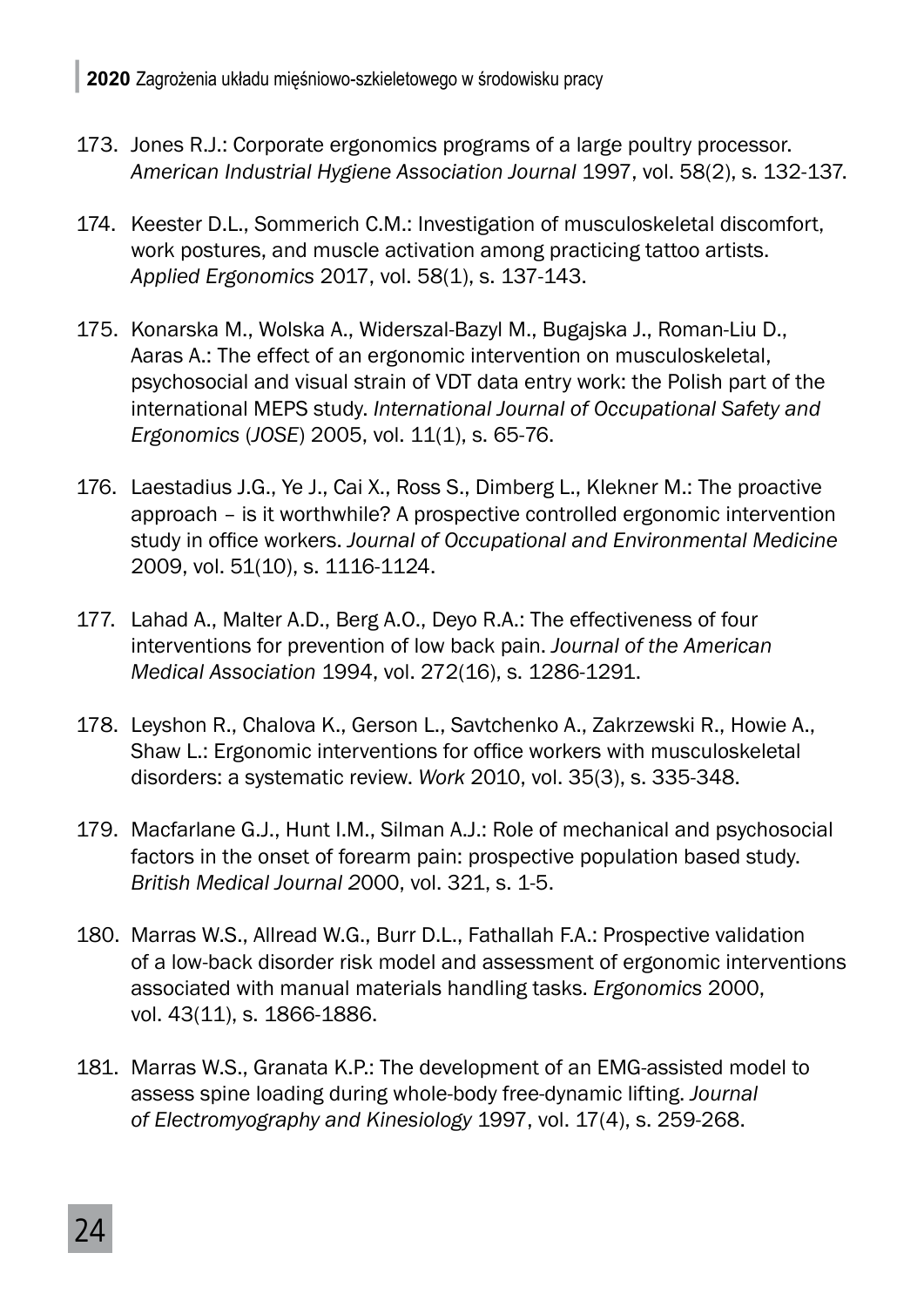- 182. Marras W.S., Granata K.P., Davis K.G., Allread W.G., Jorgensen M.J.: Spine loading and probability of low back disorder risk as a function of box location on a pallet. *International Journal of Human Factors in Manufacturing* 1977, vol. 7(4), s. 323-336.
- 183. McKenzie F., Storment J., van Hook P., Armstrong T.J.: A program for control of repetitive trauma disorders associated with hand tool operations in a telecommunications manufacturing facility. *American Industrial Hygiene Association Journal* 1985, vol. 46(1), s. 674-678.
- 184. Nanyan P., Charrada M.B.: Effect of restaurant types on compensation claims for work-related musculoskeletal disorders in France. *International Journal of Occupational Safety and Ergonomics* (*JOSE*) 2017, vol. 24(2), s. 324-328.
- 185. Ribeiro T., Serranheira F., Loureiro H.: Work related musculoskeletal disorders in primary health care nurses. *Applied Nursing Research* 2017, vol. 33(2), s. 72-77.
- 186. Riccò M., Cattani S., Gualerzi G., Signorelli C.: Work with visual display units and musculoskeletal disorders. *Medycyna Pracy* 2016, vol. 67(6), s. 707-719.
- 187. Robertson M.M., Huang Y.H., Lee J.: Improvements in musculoskeletal health and computing behaviors: effects of a macroergonomics office workplace and training intervention. *Applied Ergonomics* 2017, vol. 62(7), s. 182-196.
- 188. Roman-Liu D.: Repetitive task factor as a tool for assessment of upper limb musculoskeletal load induced by repetitive tasks. *Ergonomics* 2007, vol. 50(11), s. 1740-1760.
- 189. Roman-Liu D., Tokarski T.: Method for upper limb load assessment: model of repetitive tasks. *Acta of Bioengineering and Biomechanics* 2004, vol. 6(1), s. 389-393.
- 190. Roman-Liu D., Tokarski T.: The analysis of maximum forces of five upper limb activities. *Biology of Sport* 2004, vol. 21(4), s. 369-378.
- 191. Roman-Liu D., Tokarski T.: Upper limb load as a function of repetitive task parameters: Part 2 – an experimental study. International *Journal of Occupational Safety and Ergonomics* (*JOSE*) 2005, vol. 11, s. 103-112.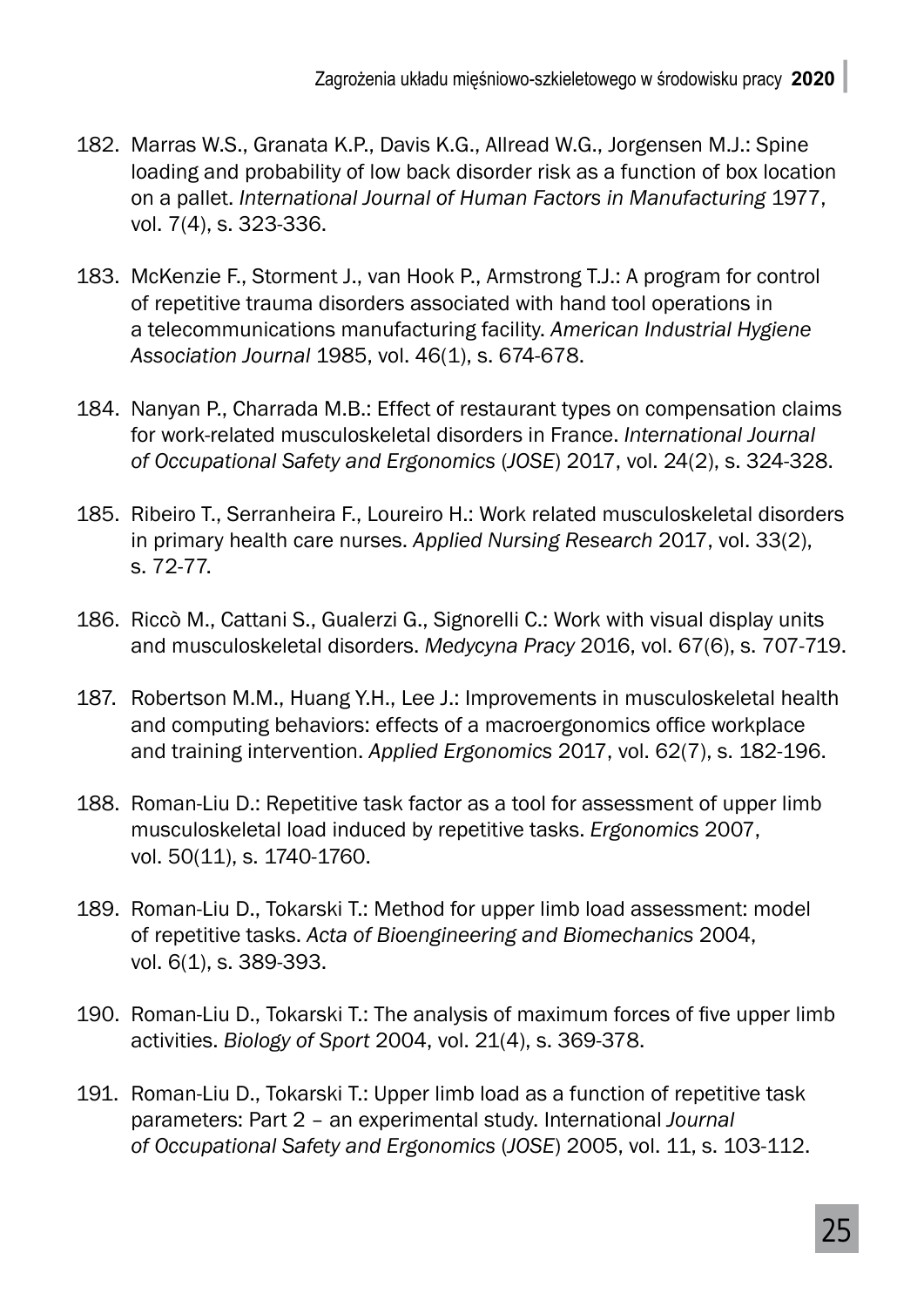- 192. Roman-Liu D., Tokarski T.: Upper limb strength in relation to upper limb posture. *International Journal of Industrial Ergonomics 2*005, vol. 35, s. 19-31.
- 193. Roman-Liu D., Tokarski T.: Upper limb fatigue during repetitive task. *Acta of Bioengineering and Biomechanics* 2007, vol. 4, s. 359-360.
- 194. Roman-Liu D., Tokarski T., Kowalewski R.: Decrease of force capabilities as an index of upper limb fatigue. *Ergonomics* 2005, vol. 48, s. 930-948.
- 195. Roman-Liu D., Tokarski T., Wójcik K.: Quantitative assessment of upper limb muscle fatigue depending on the conditions of repetitive task load. *The Journal of Electromyography and Kinesiology* 2005, vol. 14, s. 671-682.
- 196. Sihawong R., Janwantanakul P., Sitthipornvorakul E., Pensri P.: Exercise therapy for office workers with nonspecific neck pain: a systematic review. *Journal of Manipulative and Physiological Therapeutics* 2011, vol. 34(1), s. 62-71.
- 197. Snook S.H., Ciriello V.M.: The design of manual handling tasks: revised tables of maximum acceptable weights and forces. *Ergonomics* 1991, vol. 34(9), s. 1197-1213.
- 198. Strunin L., Boden L.I.: Paths of reentry: employment experiences of injured workers. *American Journal of Industrial Medicine* 2000, vol. 38, s. 373-384.
- 199. Tokarski T., Roman-Liu D., Kamińska K.: The influence of age and type of force on muscle strength capabilities in women. *International Journal of Occupational Safety and Ergonomics* (*JOSE*) 2012, vol. 18, s. 47-57.
- 200. Van den Heuvel S.G., Ijmker S., Blatter B.M., de Korte E.M.: Loss of productivity due to neck/shoulder symptoms and hand/arm symptoms: results from the PROMO-study. *Journal of Occupational Rehabilitation* 2007, vol. 17(3), s. 370-382.
- 201. Welch A., Healy G., Straker L., Comans T., O'Leary S., Melloh M., Sjøgaard G., Pereira M., Chen X., Johnston V.: Process evaluation of a workplace-based health promotion and exercise cluster-randomised trial to increase productivity and reduce neck pain in office workers: a RE-AIM approach. *BMC Public Health* 2010, vol. 20, 180. [https://bmcpublichealth.biomedcentral.com/ articles/10.1186/s12889-020-8208-9]. Dostęp: 25.08.2020.